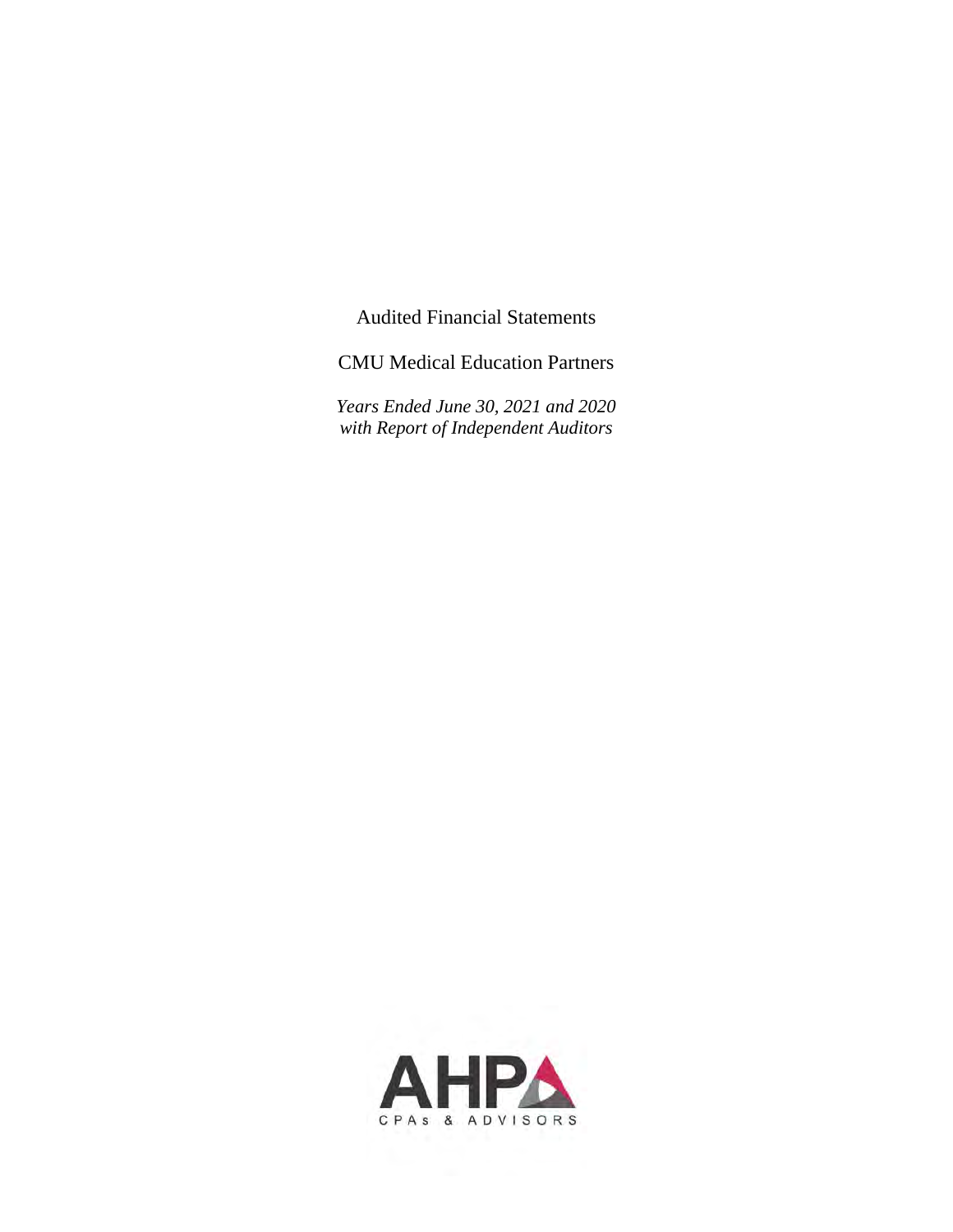**Audited Financial Statements** 

Years Ended June 30, 2021 and 2020

### **Contents**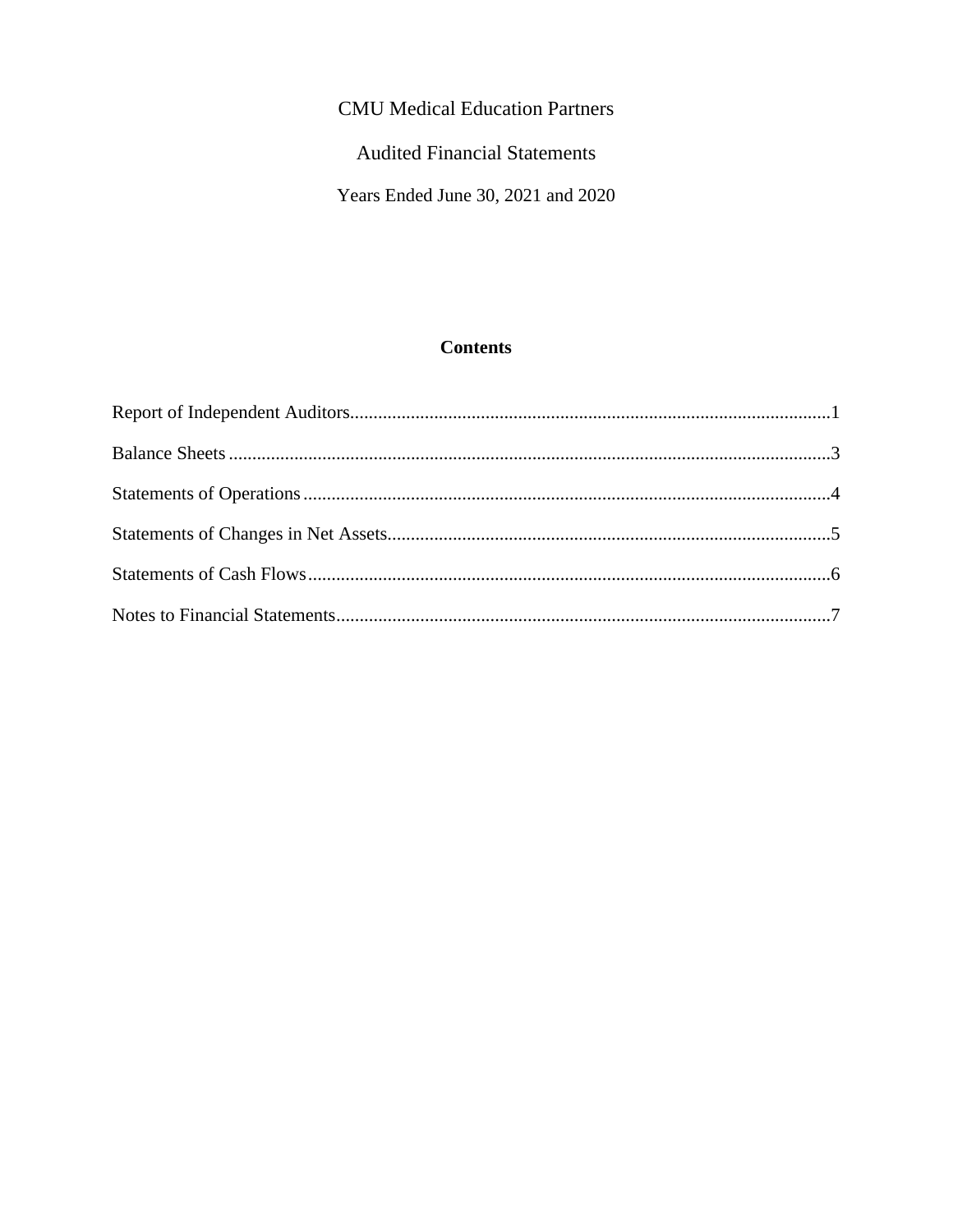

## ANDREWS HOOPER PAVLIK PLC

5300 GRATIOT ROAD | SAGINAW, MI 48638 p: 989.497.5300 | f: 989.497.5353 | www.ahpplc.com

### Report of Independent Auditors

To the Board of Trustees of CMU Medical Education Partners

### **Report on the Financial Statements**

We have audited the accompanying financial statements of Saginaw Cooperative Hospitals Inc. d/b/a CMU Medical Education Partners, which comprise the balance sheets as of June 30, 2021 and 2020, and the related statements of operations, changes in net assets, and cash flows for the years then ended, and the related notes to the financial statements.

### *Management's Responsibility for the Financial Statements*

Management is responsible for the preparation and fair presentation of these financial statements in accordance with accounting principles generally accepted in the United States of America; this includes the design, implementation, and maintenance of internal control relevant to the preparation and fair presentation of financial statements that are free from material misstatement, whether due to fraud or error.

### *Auditors' Responsibility*

Our responsibility is to express an opinion on these financial statements based on our audits. We conducted our audits in accordance with auditing standards generally accepted in the United States of America. Those standards require that we plan and perform the audits to obtain reasonable assurance about whether the financial statements are free of material misstatement.

An audit involves performing procedures to obtain audit evidence about the amounts and disclosures in the financial statements. The procedures selected depend on the auditor's judgment, including the assessment of the risks of material misstatement of the financial statements, whether due to fraud or error. In making those risk assessments, the auditor considers internal control relevant to the entity's preparation and fair presentation of the financial statements in order to design audit procedures that are appropriate in the circumstances, but not for the purpose of expressing an opinion on the effectiveness of the entity's internal control. Accordingly, we express no such opinion. An audit also includes evaluating the appropriateness of accounting policies used and the reasonableness of significant accounting estimates made by management, as well as evaluating the overall presentation of the financial statements.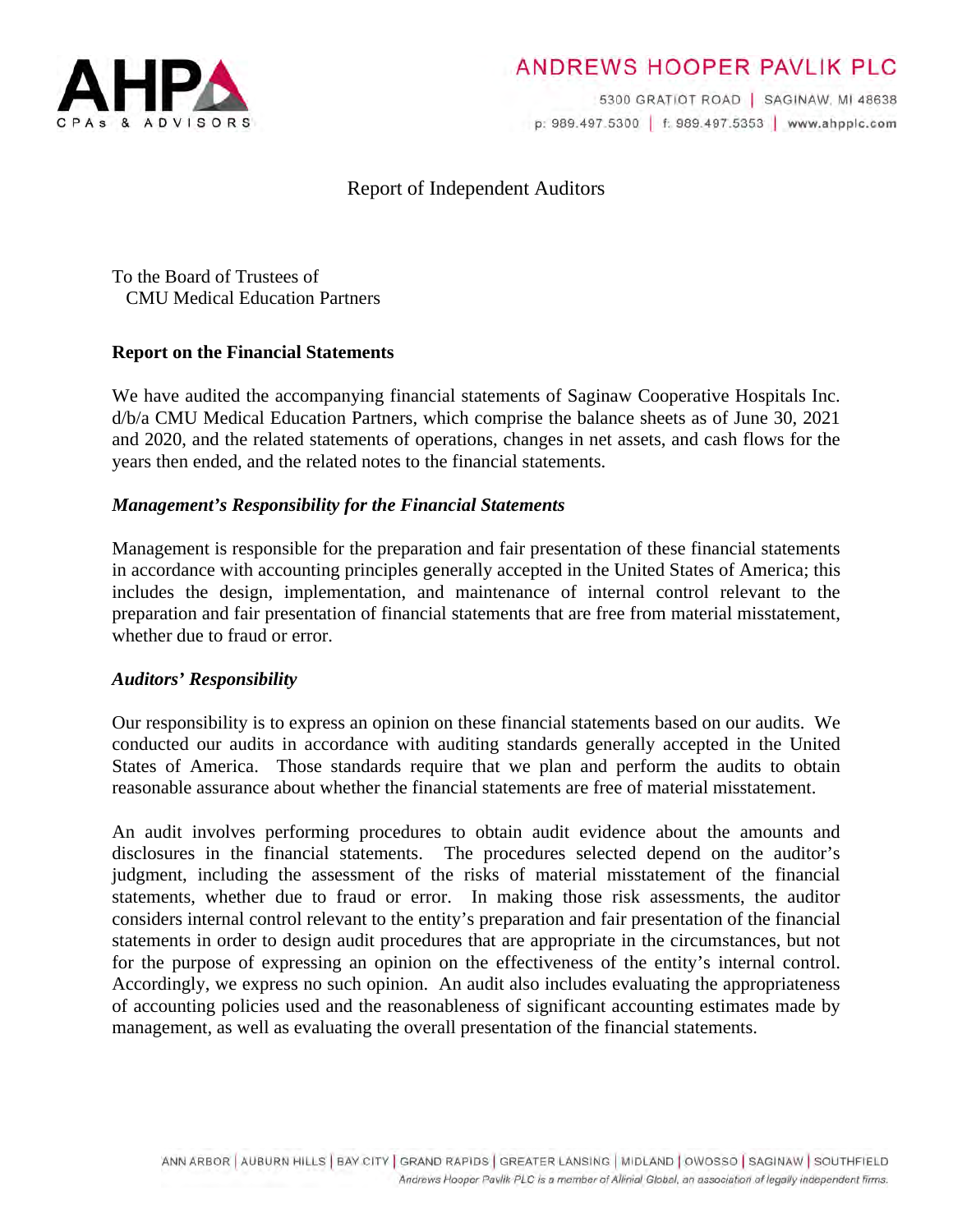We believe that the audit evidence we have obtained is sufficient and appropriate to provide a basis for our audit opinion.

### *Opinion*

In our opinion, the financial statements referred to above present fairly, in all material respects, the financial position of CMU Medical Education Partners as of June 30, 2021 and 2020, and the statements of its operations, changes in its net assets, and its cash flows for the years then ended in accordance with accounting principles generally accepted in the United States of America.

### *Emphasis of Matter*

As discussed in Note 1 to the financial statements, CMU Medical Education Partners implemented FASB Accounting Standards Update (ASU) 2014 – 09, *Revenue from Contracts with Customers* and all subsequent amendments. This standard creates a single framework for recognizing and disclosing information about revenue from contracts with customers. Our opinion is not modified with respect to this matter.

Andrews Hooper Tavlik PLC

Saginaw, Michigan August 18, 2021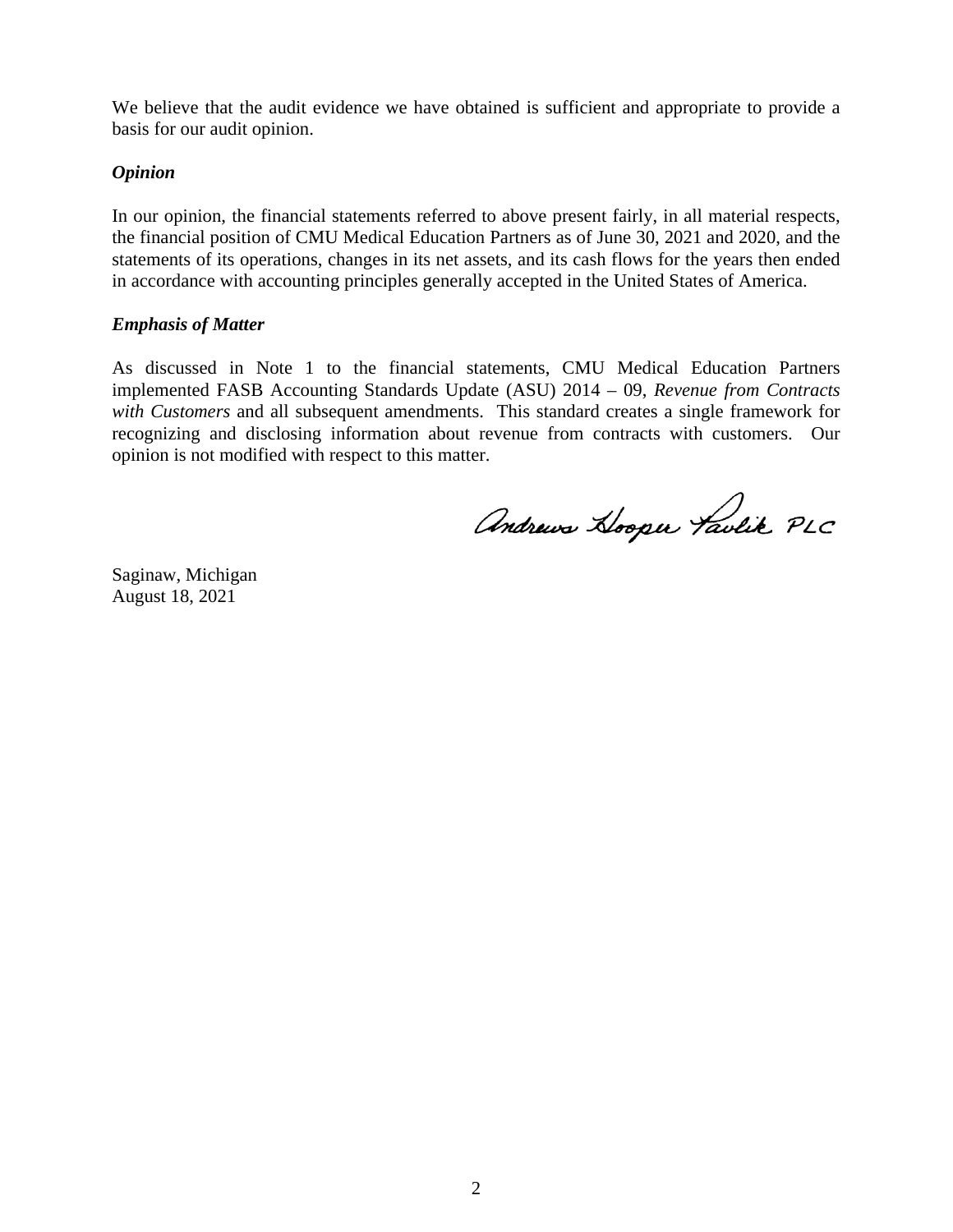# Balance Sheets

|                                                                  | June 30 |                      |               |                      |
|------------------------------------------------------------------|---------|----------------------|---------------|----------------------|
|                                                                  |         | 2021                 |               | 2020                 |
| <b>Assets</b>                                                    |         |                      |               |                      |
| Current assets:                                                  |         |                      |               |                      |
| Cash and cash equivalents                                        | \$      | 4,762,648            | $\mathcal{S}$ | 8,985,707            |
| Cash - designated funds                                          |         | 609,615              |               | 121,075              |
| Investments                                                      |         | 4,052,905            |               |                      |
| Accounts receivable patient services                             |         | 1,074,502            |               | 488,451              |
| Receivables - member hospitals                                   |         | 1,279,051            |               | 599,031              |
| Receivables - funding support                                    |         | 773,528              |               | 490,049              |
| Prepaid expenses                                                 |         | 908,234              |               | 742,620              |
| Total current assets                                             |         | 13,460,483           |               | 11,426,933           |
| Investments whose use is limited:                                |         |                      |               |                      |
| Investments held for designated purposes                         |         | 1,020,857            |               | 815,760              |
| Investments held for 457(b) plan participants                    |         | 3,708,775            |               | 3,051,168            |
| Total assets whose use is limited                                |         | 4,729,632            |               | 3,866,928            |
| Other assets                                                     |         | 13,540               |               | 13,540               |
| Leasehold improvements, furniture, and equipment, net            |         | 1,318,748            |               | 1,574,060            |
| <b>Total assets</b>                                              | \$      | 19,522,403           | \$            | 16,881,461           |
|                                                                  |         |                      |               |                      |
| <b>Liabilities and net assets</b><br><b>Current liabilities:</b> |         |                      |               |                      |
|                                                                  |         |                      |               |                      |
| Accounts payable                                                 | \$      | 541,724              | $\mathbb{S}$  | 242,985              |
| Payroll and related liabilities                                  |         | 3,355,411            |               | 2,908,172<br>34,026  |
| Other payables                                                   |         |                      |               | 5,049,500            |
| Note payable<br>Deferred revenue                                 |         |                      |               |                      |
| Total current liabilities                                        |         | 300,921<br>4,198,056 |               | 519,354<br>8,754,037 |
|                                                                  |         |                      |               |                      |
| Long-term liabilities                                            |         |                      |               |                      |
| Deferred obligations - MIDOCs program                            |         | 262,771              |               |                      |
| Malpractice liability                                            |         | 200,000              |               | 200,000              |
| Amounts due 457(b) plan participants                             |         | 3,708,775            |               | 3,051,168            |
| <b>Total liabilities</b>                                         |         | 8,369,602            |               | 12,005,205           |
| Net assets:                                                      |         |                      |               |                      |
| Without donor restrictions                                       |         | 11,152,801           |               | 4,876,256            |
| Total net assets                                                 |         | 11,152,801           |               | 4,876,256            |
| Total liabilities and net assets                                 |         | \$19,522,403         | $\mathcal{S}$ | 16,881,461           |

*See accompanying notes.* 3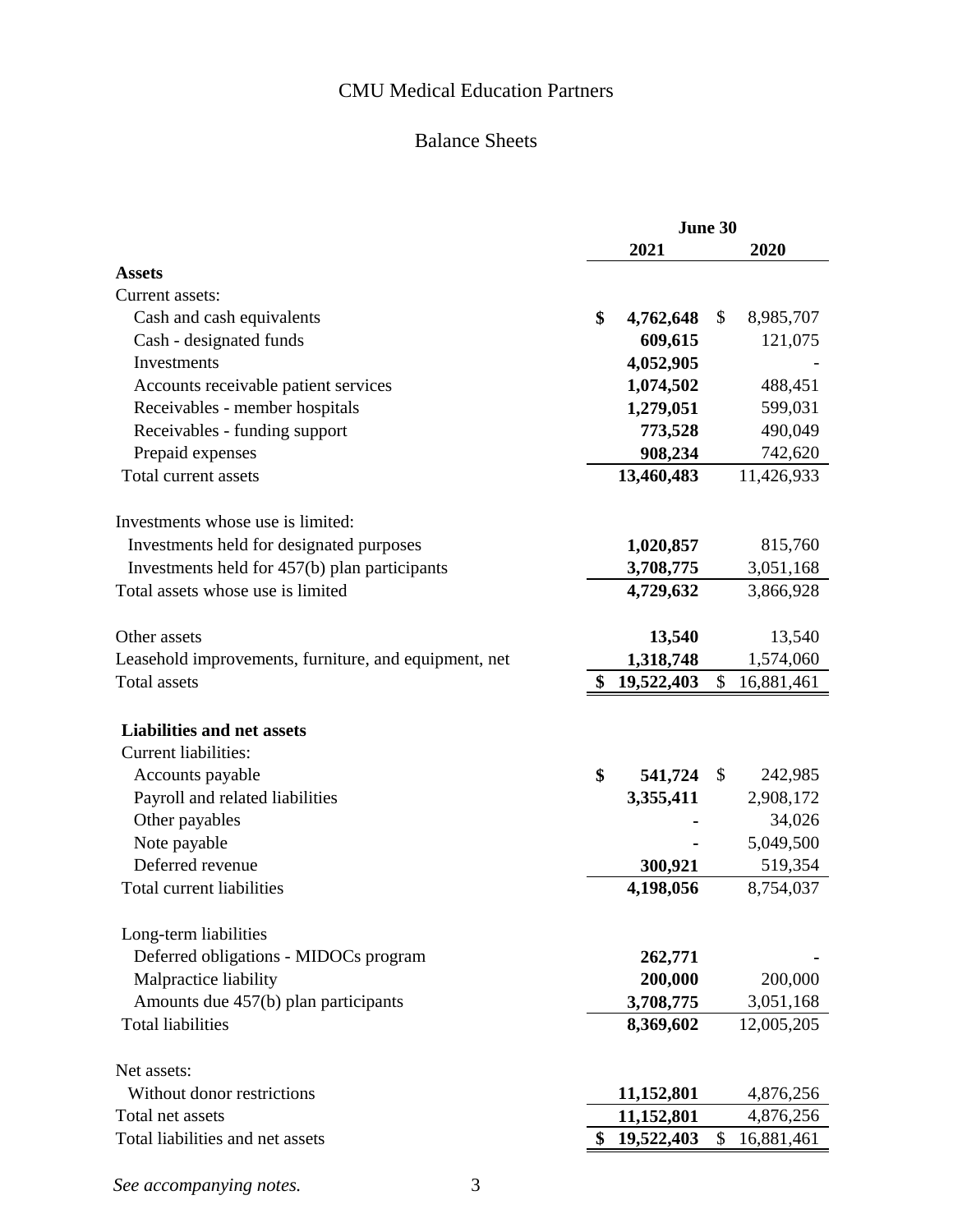# Statements of Operations

|                                                                    | <b>Year Ended June 30</b> |               |             |
|--------------------------------------------------------------------|---------------------------|---------------|-------------|
|                                                                    | 2021                      |               | 2020        |
| Revenue and other support:                                         |                           |               |             |
| Net patient service revenue<br>\$                                  | 12,848,205                | \$            | 10,950,539  |
| Quality incentive programs:                                        |                           |               |             |
| PPAP/SNAF                                                          | 1,895,219                 |               | 1,917,203   |
| Other incentive programs                                           | 299,729                   |               | 357,886     |
| Contract revenue                                                   | 13,275,923                |               | 11,924,144  |
| Member hospital contributions                                      | 21,243,404                |               | 19,404,048  |
| Other revenue                                                      | 1,547,235                 |               | 1,405,982   |
| Investment income                                                  | 57,749                    |               |             |
| Paycheck Protection Loan forgiveness                               | 5,049,500                 |               |             |
| Total unrestricted revenues and other support                      | 56,216,964                |               | 45,959,802  |
| Operating expenses:                                                |                           |               |             |
| Salaries, wages, and payroll taxes                                 | 34,780,182                |               | 32,368,682  |
| <b>Employee benefits</b>                                           | 6,470,197                 |               | 5,637,796   |
| Other employee benefits                                            | 92,299                    |               | 80,706      |
| Recruiting                                                         | 347,647                   |               | 366,141     |
| Clinical supplies                                                  | 799,422                   |               | 704,715     |
| Office supplies                                                    | 65,845                    |               | 67,073      |
| Educational supplies and services                                  | 425,486                   |               | 418,791     |
| Consulting and contractual services                                | 1,830,630                 |               | 1,503,196   |
| Communications                                                     | 329,800                   |               | 264,786     |
| Continuing medical education                                       | 293,496                   |               | 377,825     |
| Education, conferences and travel                                  | 438,467                   |               | 478,860     |
| Insurance                                                          | 1,067,099                 |               | 912,078     |
| Facility and equipment                                             | 2,093,516                 |               | 2,056,492   |
| Other expenses                                                     | 233,167                   |               | 110,223     |
| Depreciation                                                       | 376,446                   |               | 381,753     |
| Patient bad debt expense                                           | 492,319                   |               | 224,655     |
| Total operating expenses                                           | 50,136,018                |               | 45,953,772  |
| Revenue and other support over operating expenses                  | 6,080,946                 |               | 6,030       |
| Other nonoperating revenue (expense)                               |                           |               |             |
| Net investment income and interest                                 | 214,327                   |               | 22,802      |
| Adjustment for medical funding receivable                          |                           |               | (1,505,596) |
| Nonoperating grant revenue                                         | 500,469                   |               | 404,219     |
| Nonoperating grant expense                                         | (500, 644)                |               | (367, 440)  |
| Professional liability expense                                     | (18, 553)                 |               | (45, 717)   |
| Increase (decrease) in net assets without donor restrictions<br>\$ | 6,276,545                 | $\mathcal{S}$ | (1,485,702) |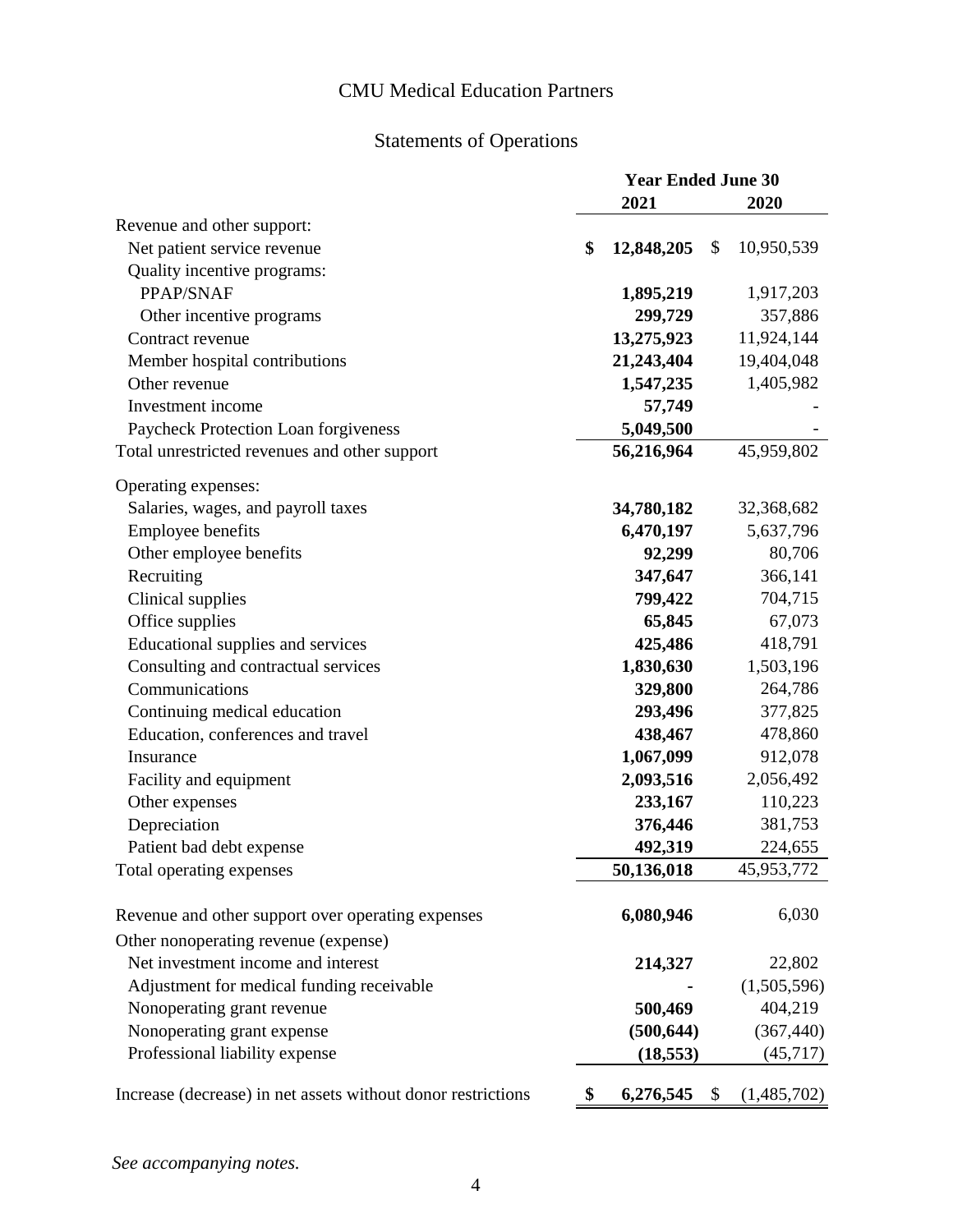Statements of Changes in Net Assets

Year Ended June 30, 2021 and 2020

|                             |    | <b>Net Assets</b><br>Without |                       |
|-----------------------------|----|------------------------------|-----------------------|
|                             |    | <b>Donor Restrictions</b>    | <b>Total</b>          |
|                             |    | Undesignated                 | <b>Net Assets</b>     |
| Net assets at July 1, 2019  | \$ | 6,361,958                    | 6,361,958<br><b>S</b> |
| Revenues under expenses     |    | (1,485,702)                  | (1,485,702)           |
| Net assets at June 30, 2020 |    | 4,876,256                    | 4,876,256             |
| Revenues over expenses      |    | 6,276,545                    | 6,276,545             |
| Net assets at June 30, 2021 | Ф  | 11,152,801                   | 11,152,801            |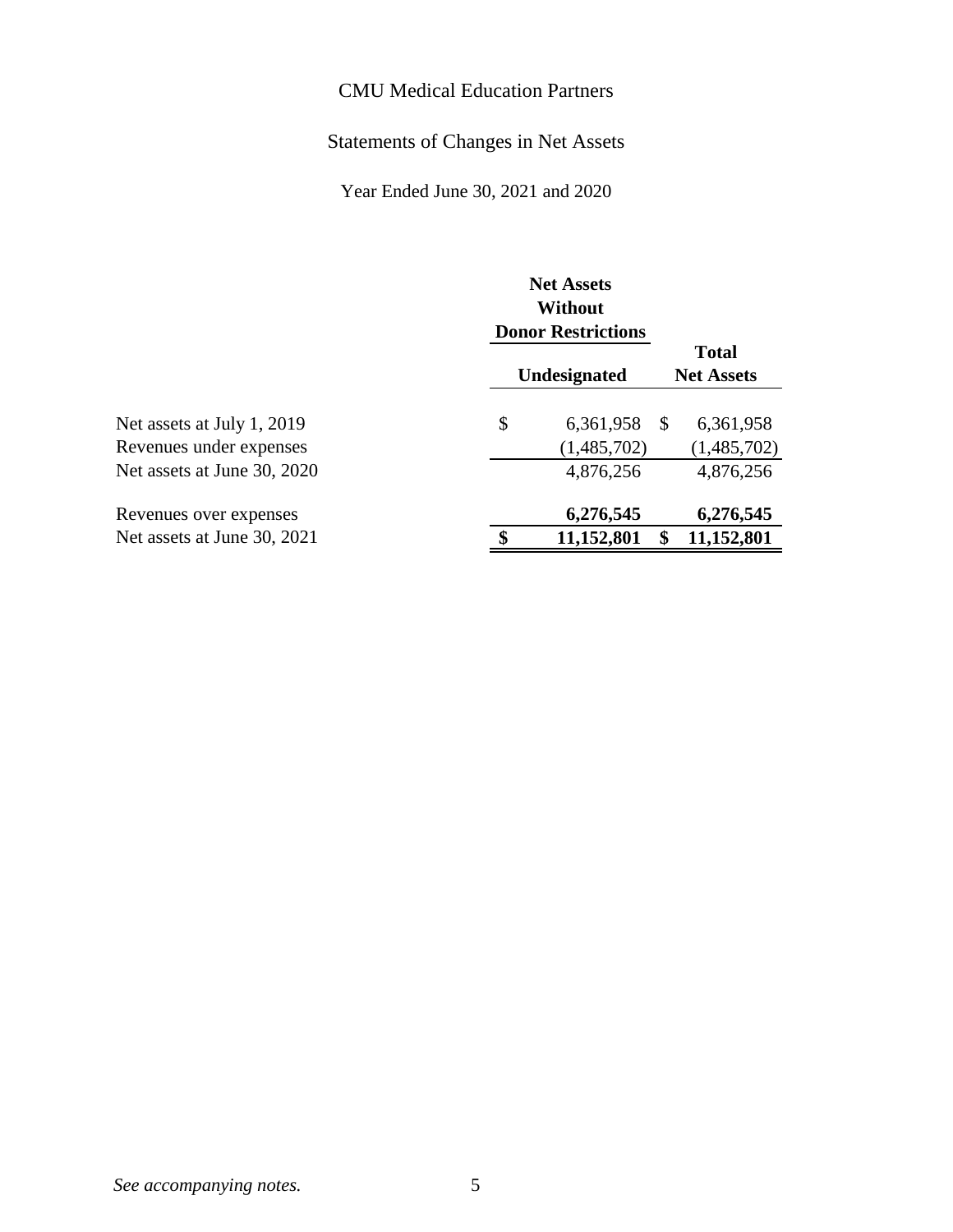## Statements of Cash Flows

|                                                                     | <b>Year Ended June 30</b> |             |                         |             |
|---------------------------------------------------------------------|---------------------------|-------------|-------------------------|-------------|
|                                                                     |                           | 2021        |                         | 2020        |
| <b>Operating activities</b>                                         |                           |             |                         |             |
| Net change in net assets without donor restrictions                 | \$                        | 6,276,545   | $\sqrt[6]{\frac{1}{2}}$ | (1,485,702) |
| Adjustments to reconcile net change in net assets without           |                           |             |                         |             |
| donor restrictions to net cash from operating activities:           |                           |             |                         |             |
| Depreciation                                                        |                           | 376,446     |                         | 381,753     |
| Noncash donation of equipment                                       |                           |             |                         | (250,000)   |
| Forgiveness of PPP loan                                             |                           | (5,049,500) |                         |             |
| Adjustment to medical funding receivable                            |                           |             |                         | 1,505,596   |
| Net unrealized gain on investments                                  |                           | (214, 327)  |                         | (8, 860)    |
| Change in assets and liabilities:                                   |                           |             |                         |             |
| Patient accounts receivable                                         |                           | (586, 051)  |                         | 595,521     |
| Other receivables                                                   |                           | (963, 499)  |                         | 681,498     |
| Prepaid expenses                                                    |                           | (165, 614)  |                         | 419,524     |
| Other assets                                                        |                           |             |                         | 92,694      |
| Accounts payable                                                    |                           | 298,739     |                         | (67, 281)   |
| Other accrued liabilities and payroll and related liabilities       |                           | 413,213     |                         | 154,393     |
| Deferred revenue and other obligations                              |                           | 44,338      |                         | (228, 599)  |
| Net cash from operating activities                                  |                           | 430,290     |                         | 1,790,537   |
| <b>Investing activities</b>                                         |                           |             |                         |             |
| Purchases of leasehold improvements, furniture, and equipment       |                           | (121, 134)  |                         | (71, 483)   |
| Net additions to investments                                        |                           | (4,043,675) |                         | (9,377)     |
| Net cash from investing activities                                  |                           | (4,164,809) |                         | (80, 860)   |
| <b>Financing activities</b>                                         |                           |             |                         |             |
| PPP loan proceeds                                                   |                           |             |                         | 5,049,500   |
| Net cash from financing activities                                  |                           |             |                         | 5,049,500   |
| Net change in cash                                                  |                           | (3,734,519) |                         | 6,759,177   |
| Cash, cash equivalents, and designated funds at beginning of period |                           | 9,106,782   |                         | 2,347,605   |
| Cash, cash equivalents, and designated funds at end of period       | \$                        | 5,372,263   | $\mathcal{S}$           | 9,106,782   |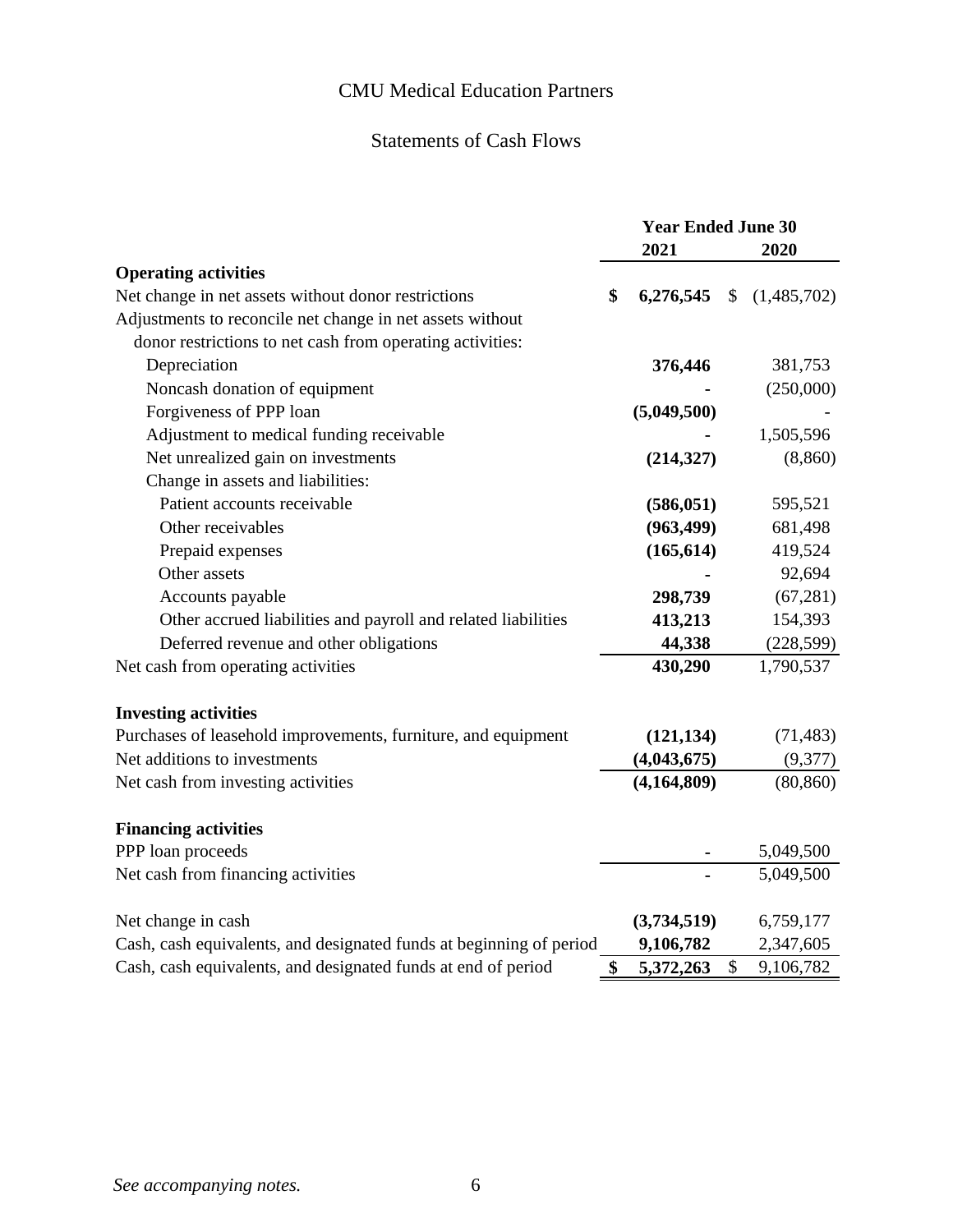### Notes to Financial Statements

June 30, 2021

### **1. Summary of Accounting Policies**

#### **Organization and Nature of Operations**

Saginaw Cooperative Hospitals, Inc. (Corporation), d/b/a CMU Medical Education Partners is a Michigan nonprofit corporation located in Saginaw, Michigan. The Corporation was incorporated in Michigan in 1968 and is a tax-exempt organization pursuant to §501(c)(3) of the Internal Revenue Code. The Corporation is organized on a non-stock membership basis. The Corporation is subject to a Master Affiliation Agreement, which supersedes the original Member Agreement, and provides Central Health Advancement Solutions (CHAS) with a 90% membership interest in CMU Medical Education Partners (CMU Partners); Ascension St. Mary's Hospital, Inc. (St. Mary's) with a 5% membership interest; and Covenant Medical Center, Inc. (Covenant) with a 5% membership interest. CHAS is a Michigan nonprofit corporation organized on a non-stock membership basis. The sole member of CHAS is the Board of Trustees of Central Michigan University.

The purpose of the Corporation is to integrate medical education, research, and service primarily for the training of medical residents and other medical related personnel. The two member hospitals, Covenant and St. Mary's, both of Saginaw, have provided greater than 50 percent of the total support of the Corporation. The Corporation operates under a Master Affiliation Agreement (Agreement) between the Corporation, the Central Michigan University Board of Trustees, Central Health Advancement Solutions, St. Mary's, and Covenant. The Agreement, and its amendments, cover the operation and funding of the Corporation's medical residency program as it relates to training the hospitals' medical residents. The new Agreement became effective July 1, 2020.

### **Cash and Cash Equivalents**

For purposes of the statements of cash flows, cash and cash equivalents consists of savings and checking account balances and cash accounts classified as designated accounts.

#### **Use of Estimates**

The preparation of financial statements in conformity with accounting principles generally accepted in the United States of America requires management to make estimates and assumptions that affect the amounts reported in the financial statements and accompanying notes. Actual results could differ from those estimates.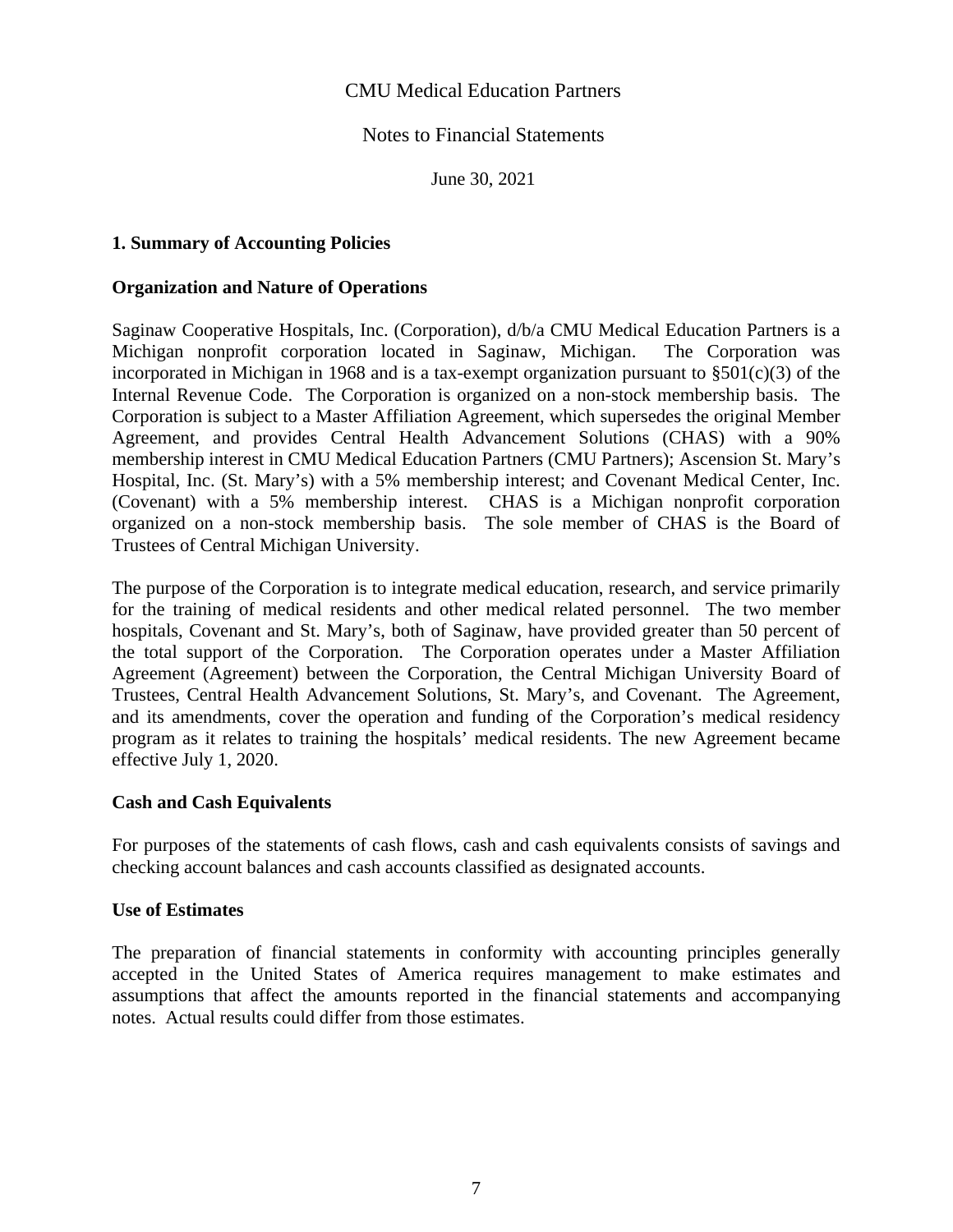### Notes to Financial Statements

June 30, 2021

### **1. Summary of Accounting Policies (continued)**

### **Basis of Accounting and Presentation**

The financial statements of the Corporation have been prepared in accordance with accounting principles generally accepted in the United States of America (U.S. GAAP), which require the Corporation to report information regarding its financial position and activities according to the following mutually exclusive net asset classifications:

**Net assets without donor restrictions:** Net assets that are not subject to donor-imposed restrictions and may be expended for any purpose in performing the primary objectives of the organization. These net assets may be used at the discretion of the Corporation's management and the Board of Directors.

**Net assets with donor restrictions:** Net assets subject to stipulations imposed by donors and grantors. Some donor restrictions are temporary in nature; those restrictions will be met by actions of the Corporation or by the passage of time. Other donor restrictions are perpetual in nature, whereby the donor has stipulated the funds be maintained in perpetuity.

Donor restricted contributions are reported as increases in net assets with donor restrictions. When a restriction expires, net assets are reclassified from net assets with donor restrictions to net assets without donor restrictions in the statements of operations.

**Measure of operations** – The statements of operations reports all changes in net assets, including changes in net assets from operating and nonoperating activities. Operating activities consist of those items attributable to the Corporation's ongoing medical services and interest and dividends earned on investments. Nonoperating activities are limited to resources that generate return from investments and other activities considered to be of a more unusual or nonrecurring nature.

### **Donor-Restricted Gifts**

Unconditional promises to give cash and other assets to the Corporation are reported at fair value at the date the promise is received. Conditional promises to give and indications of intentions to give are reported at fair value at the date the gift is received. Gifts are reported as net assets with donor restrictions support if they are received with donor stipulations that limit the use of the contributions. When a donor restriction expires, net assets with donor restrictions are reclassified as net assets without donor restrictions and reported in the statement of operations as net assets released from restrictions. Donor-restricted contributions whose restrictions are met within the same year as received are reported as unrestricted contributions in the accompanying financial statements. There were no net assets with donor restrictions at June 30, 2021 or 2020.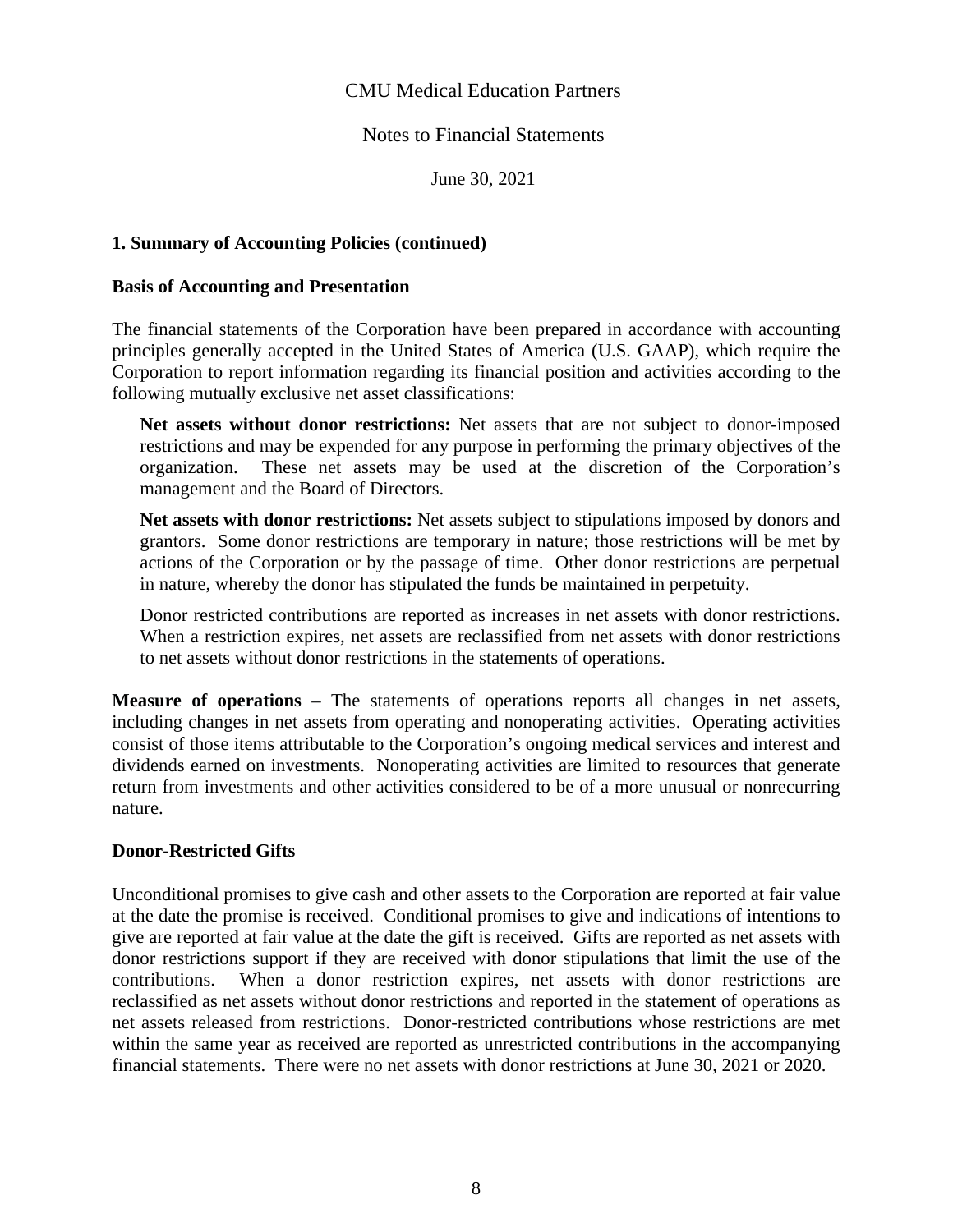### Notes to Financial Statements

June 30, 2021

### **1. Summary of Accounting Policies (continued)**

### **Fair Value Measurements**

Fair value is defined as the price that would be received to sell an asset or paid to transfer a liability in an orderly exchange between market participants. Authoritative guidance requires that fair value measurements incorporate all assumptions that market participants would use in pricing an asset or liability, including assumptions about risk. Authoritative guidance establishes a fair value hierarchy that prioritizes inputs used to measure fair value according to their observability in the market.

Level 1 – Quoted prices (unadjusted) for identical assets or liabilities in active markets that the entity has the ability to access as of the measurement date.

Level 2 – Significant other observable inputs other than Level 1 prices such as quoted prices for similar assets or liabilities in active markets; quoted prices for identical or similar assets or liabilities in inactive markets; or other inputs that are observable or can be corroborated by observable market data.

Level 3 – Significant unobservable inputs that reflect a company's own assumptions about the assumptions that market participants would use in pricing an asset or liability.

In determining the appropriate levels, the Corporation performs a detailed analysis of the assets and liabilities that are subject to fair value measurement. At each reporting period, all assets and liabilities for which the fair value measurement is based on significant unobservable inputs are classified as Level 3.

For the fiscal year ended June 30, 2021 and 2020, the application of valuation techniques applied to similar assets and liabilities has been consistent.

### **Investments**

Investments in equity securities with readily determinable fair values and all investments in debt securities are measured at fair value based on quoted market prices as of the balance sheet date. Investment income or loss (including realized gains and losses on investments, interest, and dividends) is included in revenues and other support over (under) operating expenses unless the income or loss is restricted by donor or law. Unrealized gains and losses on investments are included as part of revenues and other support over (under) operating expenses.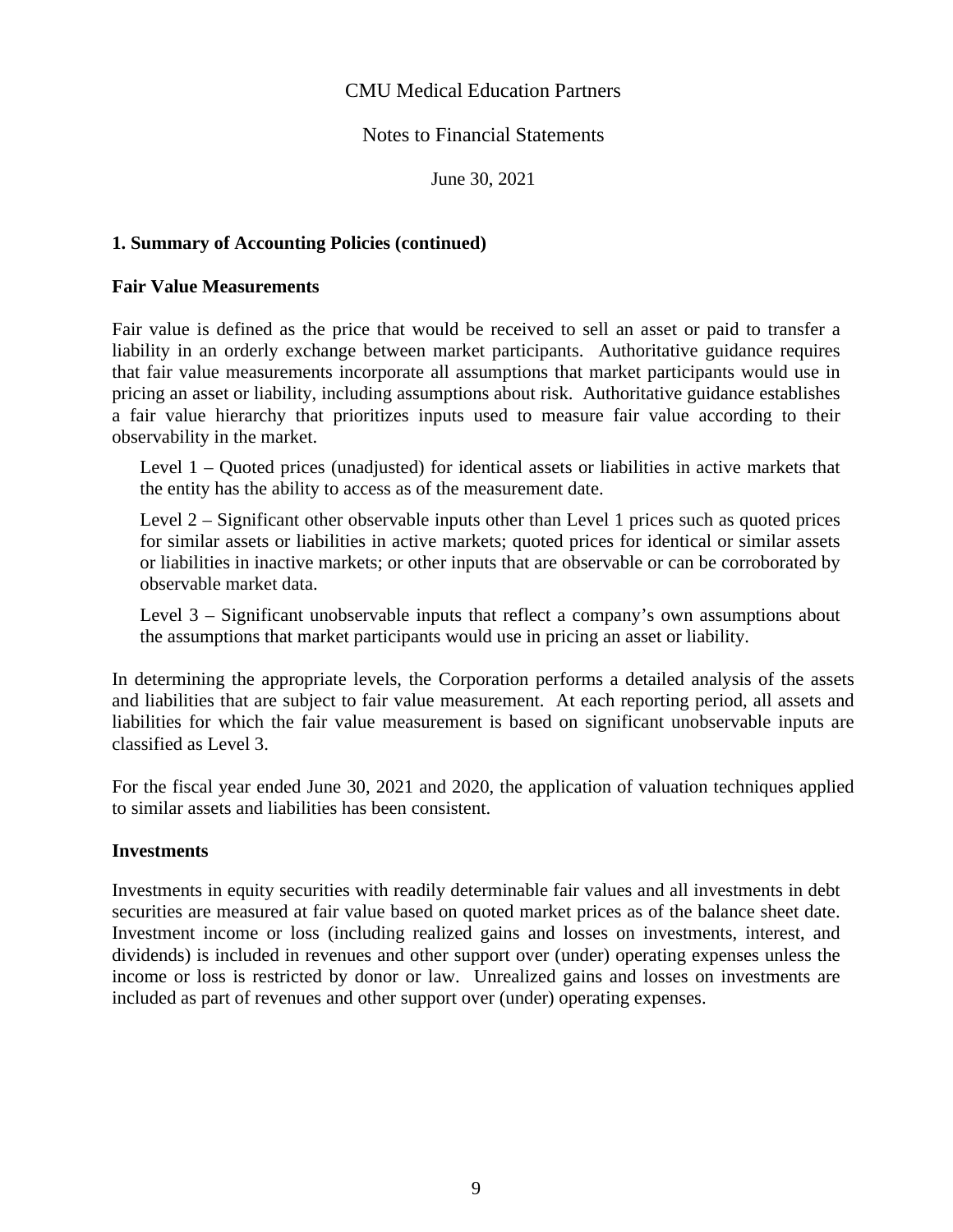### Notes to Financial Statements

June 30, 2021

### **1. Summary of Accounting Policies (continued)**

#### **Revenues and Other Support Over (Under) Operating Expenses**

The statements of operations include revenues and other support over (under) operating expenses. Changes in net assets without donor restrictions, which are excluded from revenues and other support over (under) operating expenses, include unrealized gains and losses on investments whose use is limited.

#### **Deposits with Financial Institutions**

The Corporation maintains interest-bearing deposits, with a bank located in Saginaw, Michigan, which are recorded in the financial statements as cash and funds held by the trustee. At year end and at times during the year, the Corporation had balances in these accounts that exceeded federal deposit insurance limits.

#### **Significant Concentrations of Credit Risk**

Financial instruments which potentially subject the Corporation to concentrations of credit risk consist principally of cash and investments included in assets whose use is limited. The Corporation invests temporary cash in money market securities in various banks, commercial paper of industrial and other companies with high credit ratings, and securities backed by the United States Government. The Corporation holds the majority of its investments in equity and fixed income mutual funds. Included in investments are eight equity mutual funds and six fixed income mutual funds that represent substantially all of total investments at June 30, 2021 and 2020.

### **Leasehold Improvements, Furniture, and Equipment**

Leasehold improvements, furniture, and equipment are stated at cost. Leasehold improvements, furniture, and equipment purchases in excess of \$500 are depreciated over their estimated useful lives using the straight-line method. Assets under capital lease obligations are amortized on the straight-line method over the estimated useful lives of the related assets. Such amortization is included in depreciation in the financial statements.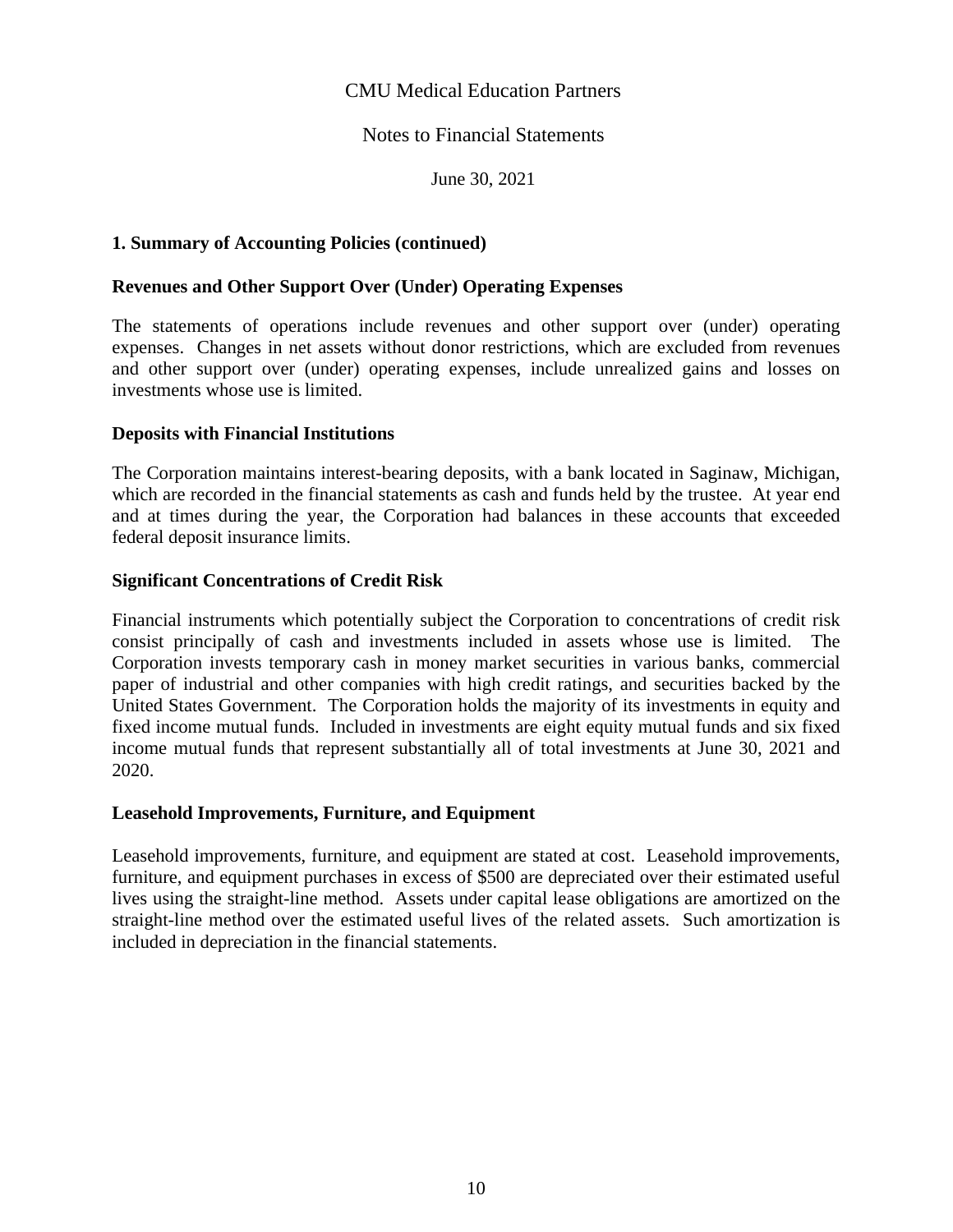### Notes to Financial Statements

June 30, 2021

### **1. Summary of Accounting Policies (continued)**

### **Net Patient Service Revenue and Patient Accounts Receivable**

Patient service revenue is recorded when patient services are performed. The Corporation has agreements with third-party payors that provide for reimbursements to the Corporation at amounts different from its established rates. Contractual adjustments under third-party reimbursement programs represent the difference between the Corporation's established rates for services and amounts reimbursed by third-party payors.

Patient accounts receivable are recorded when patient services are performed. Patient accounts receivable are recorded at the Corporation's established rates with contractual adjustments, charity allowances, policy discounts, and the provision for uncollectible accounts deducted to arrive at net patient accounts receivable. The Corporation pursues collection of all past due accounts. Accounts are written off when they are deemed uncollectible.

The Corporation grants credit without collateral to its patients, most of whom are local residents and are insured under third-party payor agreements. Significant concentrations of accounts receivable at June 30, 2021 include Medicare (18.0%), Blue Cross (9.9%), Medicaid (34.1%), and other commercial insurers and self-pay (38.0%). Significant concentrations of accounts receivable at June 30, 2020 include Medicare (4.6%), Blue Cross (9.4%), Medicaid (31.0%), and other commercial insurers and self-pay (55.0%).

The allowance is calculated as a percentage of outstanding receivable balances for patient pay receivables and commercial insurance receivables. Percentages have been developed based on historical collection information. The allowance is increased by the provision charged to operations and reduced by charge-offs.

### **Estimated Professional Liability**

The provision for estimated self-insured medical malpractice claims is management's estimates of the costs for both reported claims and claims incurred but not reported.

### **Advertising**

The Corporation expenses advertising costs as incurred. Advertising costs were \$26,996 for the year ended June 30, 2021 and \$22,544 for the year ended June 30, 2020.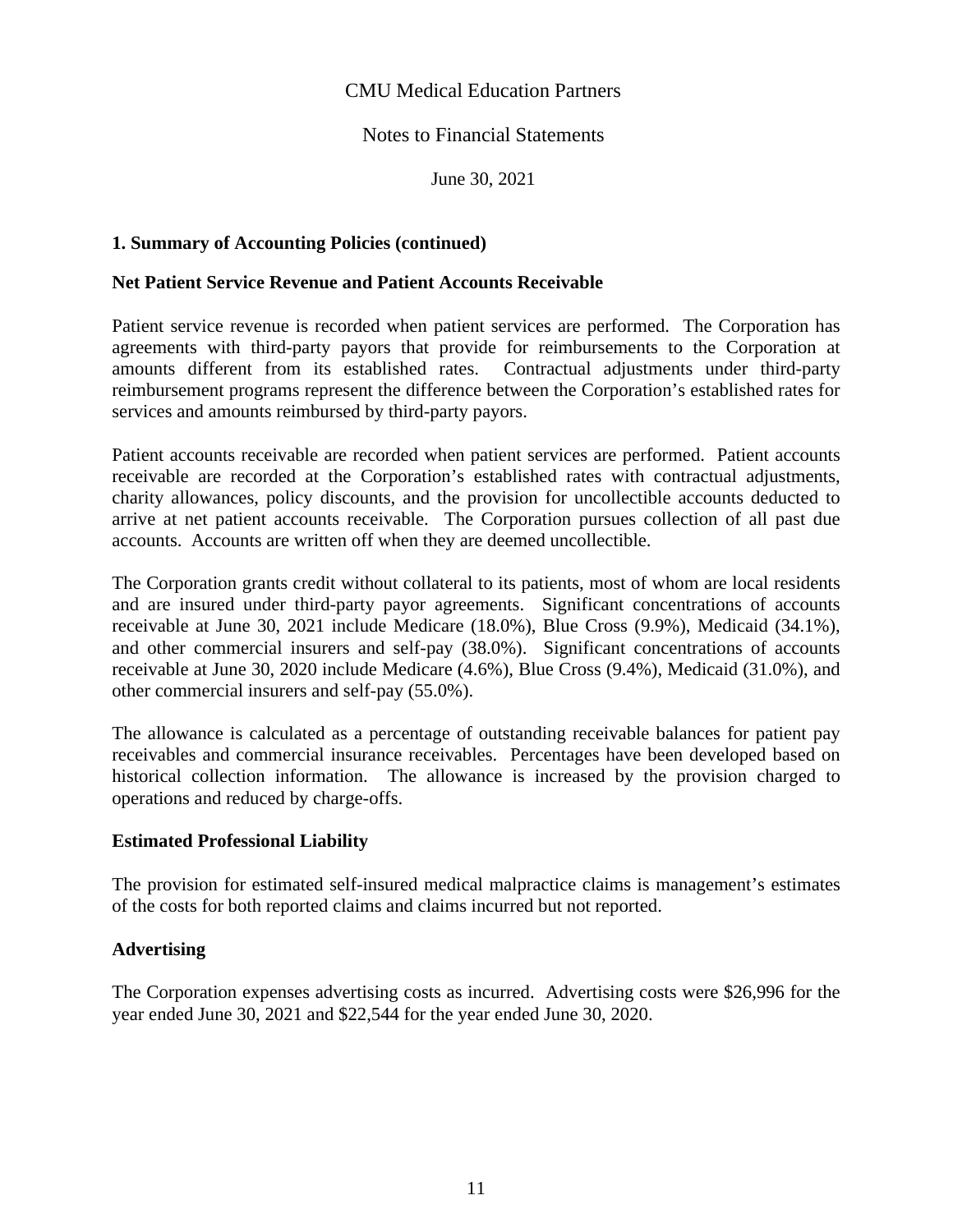### Notes to Financial Statements

June 30, 2021

### **1. Summary of Accounting Policies (continued)**

#### **Functional Expenses**

The financial statements report certain expense categories that are attributable to more than one healthcare service or support function. Therefore, these expenses require an allocation on a reasonable basis that is consistently applied. Costs not directly attributable to a function are allocated as shown below:

| <b>Expense</b>                        | <b>Method of Allocation</b> |
|---------------------------------------|-----------------------------|
| Salaries, payroll taxes, and benefits | Time and effort             |
| Facility and equipment                | Relative program activity   |
| Consumable supplies                   | Relative program activity   |
| Consulting and contractual services   | Relative program activity   |
| Insurance                             | Relative program activity   |
| Depreciation                          | Relative program activity   |
| Other expenses                        | Relative program activity   |

#### **Reclassifications**

Certain prior year amounts have been reclassified to conform to the current year presentation.

### **Adoption of New Accounting Principle**

The Financial Accounting Standards Board (FASB) issued new guidance that created Topic 606, *Revenue from Contracts with Customers*, in the Accounting Standards Codification (ASC). Topic 606 supersedes the revenue recognition requirements in FASB ASC 605, Revenue Recognition, and requires the recognition of revenue when promised goods or services are transferred to customers in an amount that reflects the consideration to which an entity expects to be entitled in exchange for those goods or services. The new guidance also added Subtopic 340- 40, Other Assets and Deferred Costs—Contracts with Customers, to the ASC to require the deferral of incremental costs of obtaining a contract with a customer. Collectively, we refer to the new Topic 606 and Subtopic 340-40 as the "new guidance."

The Corporation adopted the requirements of the new guidance as of July 1, 2020, utilizing the modified retrospective method of transition. There was no impact adopting the new guidance; a cumulative adjustment to net assets as of July 1, 2020 was not required to reflect the effect of the new guidance.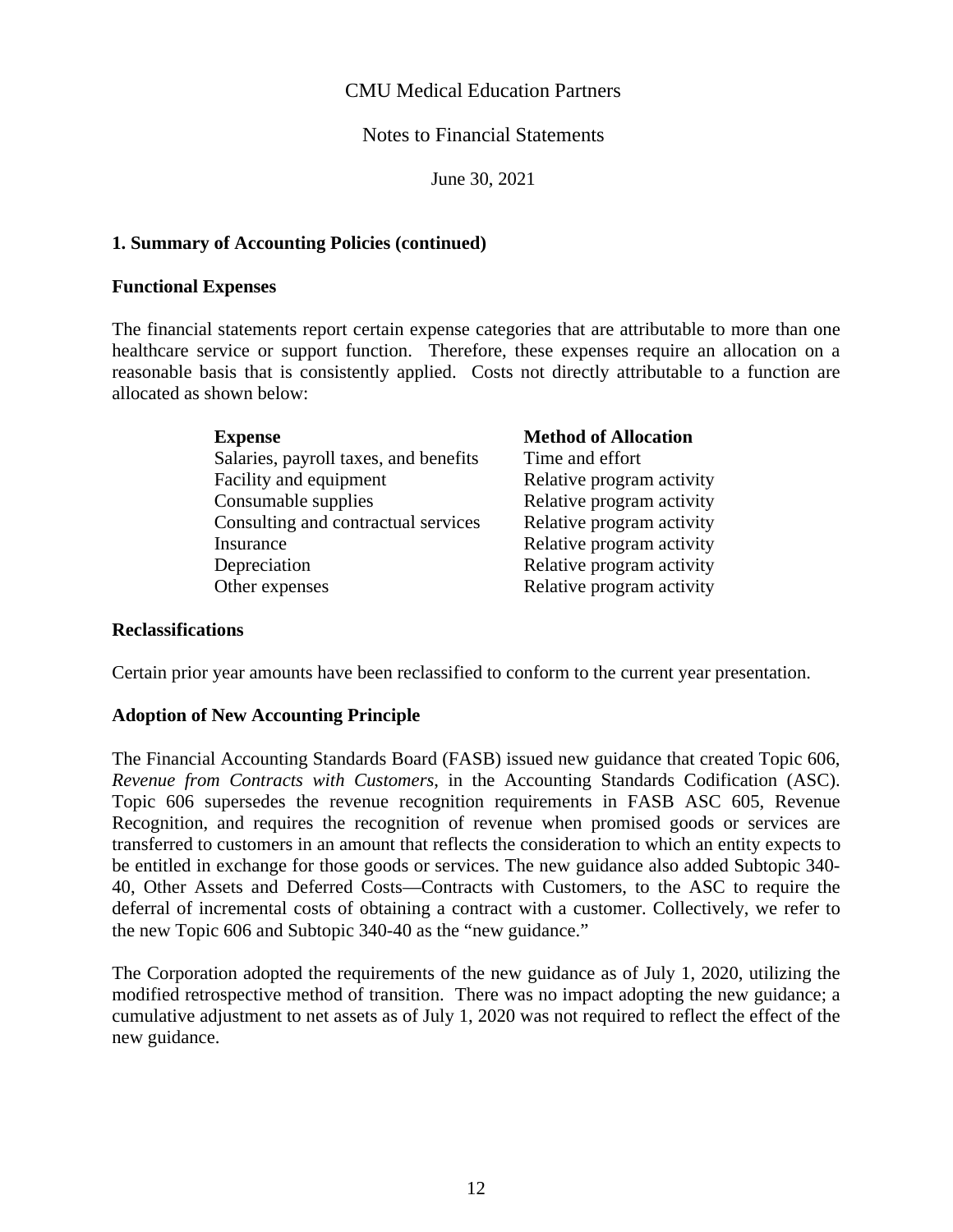### Notes to Financial Statements

June 30, 2021

### **1. Summary of Accounting Policies (continued)**

#### **Adoption of New Accounting Principle (continued)**

The Corporation applied the new guidance using the practical expedient provided in Topic 606 that allows the guidance to be applied only to contracts that were not complete as of July 1, 2020. Adoption of the new guidance did not result in changes to the Corporation's accounting policies for revenue recognition and patient receivables.

#### **Subsequent Events**

Subsequent events have been evaluated through August 18, 2021. This is also the date the financial statements were available to be issued.

### **2. Liquidity and Availability**

The Corporation has financial assets available within one year of the balance sheet date to meet cash needs for general expenditures as shown in the table below. None of the financial assets are subject to donor or other contractual restrictions that make them unavailable for general expenditure within one year of the balance sheet date. The Corporation has a policy to structure its financial assets to be available as its general expenditures, liabilities, and other obligations come due. Financial assets as of June 30 include the following:

| 2021        | 2020        |
|-------------|-------------|
|             |             |
| \$5,372,263 | \$9,106,782 |
| 1,074,502   | 488,451     |
| 773,528     | 490,049     |
| 1,279,051   | 599,031     |
| 8,782,537   | 3,866,928   |
| 17,281,881  | 14,551,241  |
|             |             |
| 8,782,537   | 3,866,928   |
|             | 5,049,500   |
|             |             |
| \$8,499,344 | \$5,634,813 |
|             |             |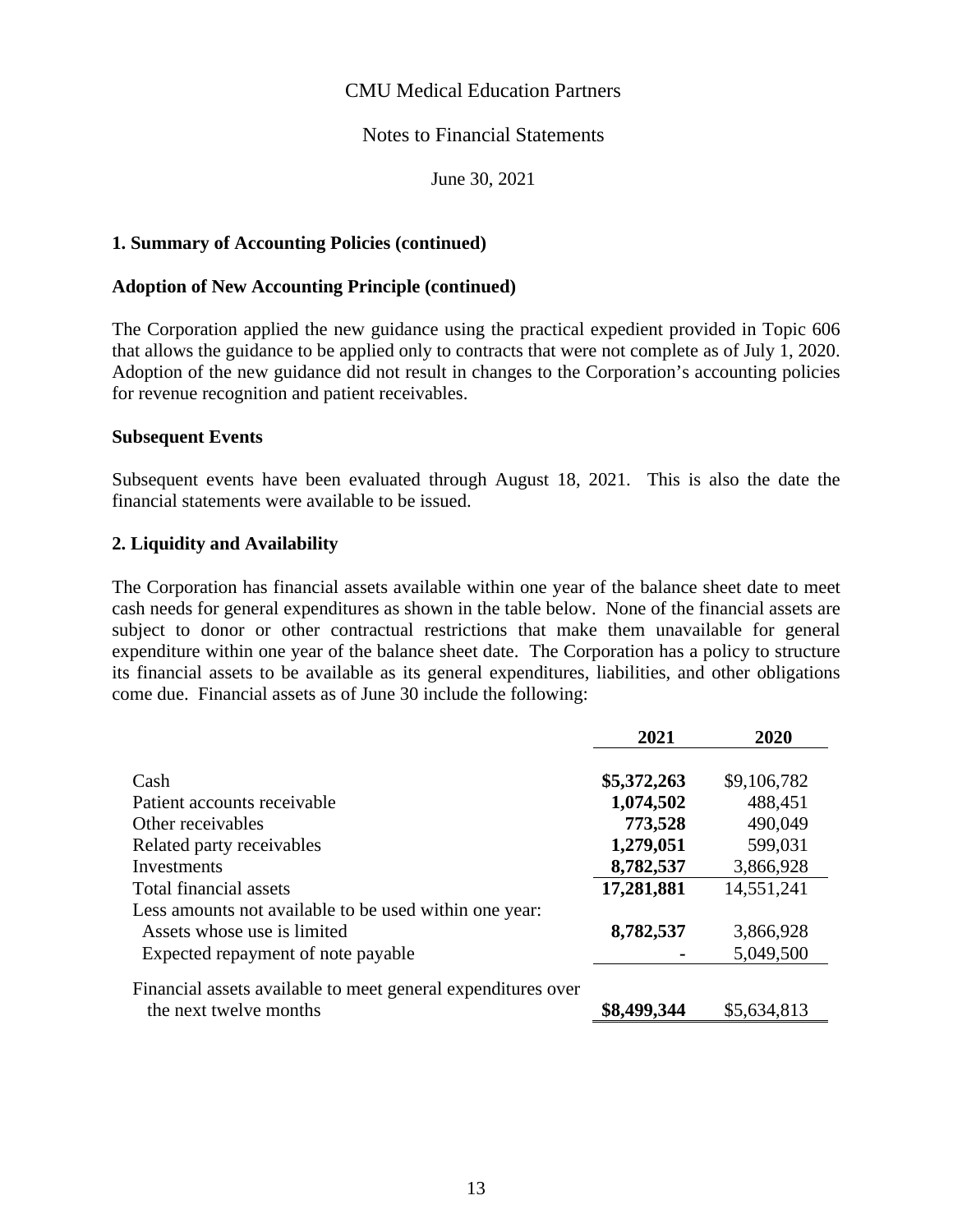### Notes to Financial Statements

June 30, 2021

### **3. Patient Accounts Receivable**

The detail of patient accounts receivable is as follows:

|                                  | June 30, 2021  |                  |              |  |
|----------------------------------|----------------|------------------|--------------|--|
| <b>Department</b>                | <b>Patient</b> | <b>Insurance</b> | <b>Total</b> |  |
|                                  |                |                  |              |  |
| <b>Family Practice</b>           | \$30,043       | \$201,161        | \$231,204    |  |
| <b>OB/GYN</b>                    | 83,823         | 587,721          | 671,544      |  |
| <b>Internal Medicine</b>         | 19,958         | 103,205          | 123,163      |  |
| Pediatrics                       | 52,757         | 186,052          | 238,809      |  |
| Colony                           | 16,764         | 80,803           | 97,567       |  |
| Surgery                          | 229,362        | 952,691          | 1,182,053    |  |
| Hospitalist                      | 33,610         | 222,900          | 256,510      |  |
| Psychiatry                       | 3,160          | 39,813           | 42,973       |  |
| Child/Adolescent Psychiatry      |                | 5,373            | 5,373        |  |
| Subtotal                         | 469,477        | 2,379,719        | 2,849,196    |  |
| Unapplied payments               |                | (120, 117)       | (120, 117)   |  |
| Subtotal                         | 469,477        | 2,259,602        | 2,729,079    |  |
| Less:                            |                |                  |              |  |
| Contractual allowances           |                | 1,384,289        | 1,384,289    |  |
| Allowance for doubtful accounts  | 270,288        |                  | 270,288      |  |
| Net patient accounts receivable. | \$199,189      | \$875,313        | \$1,074,502  |  |

As of June 30, 2021, unapplied payments of \$120,117 had been collected from third-party payors for which specific patient accounts were not yet identified.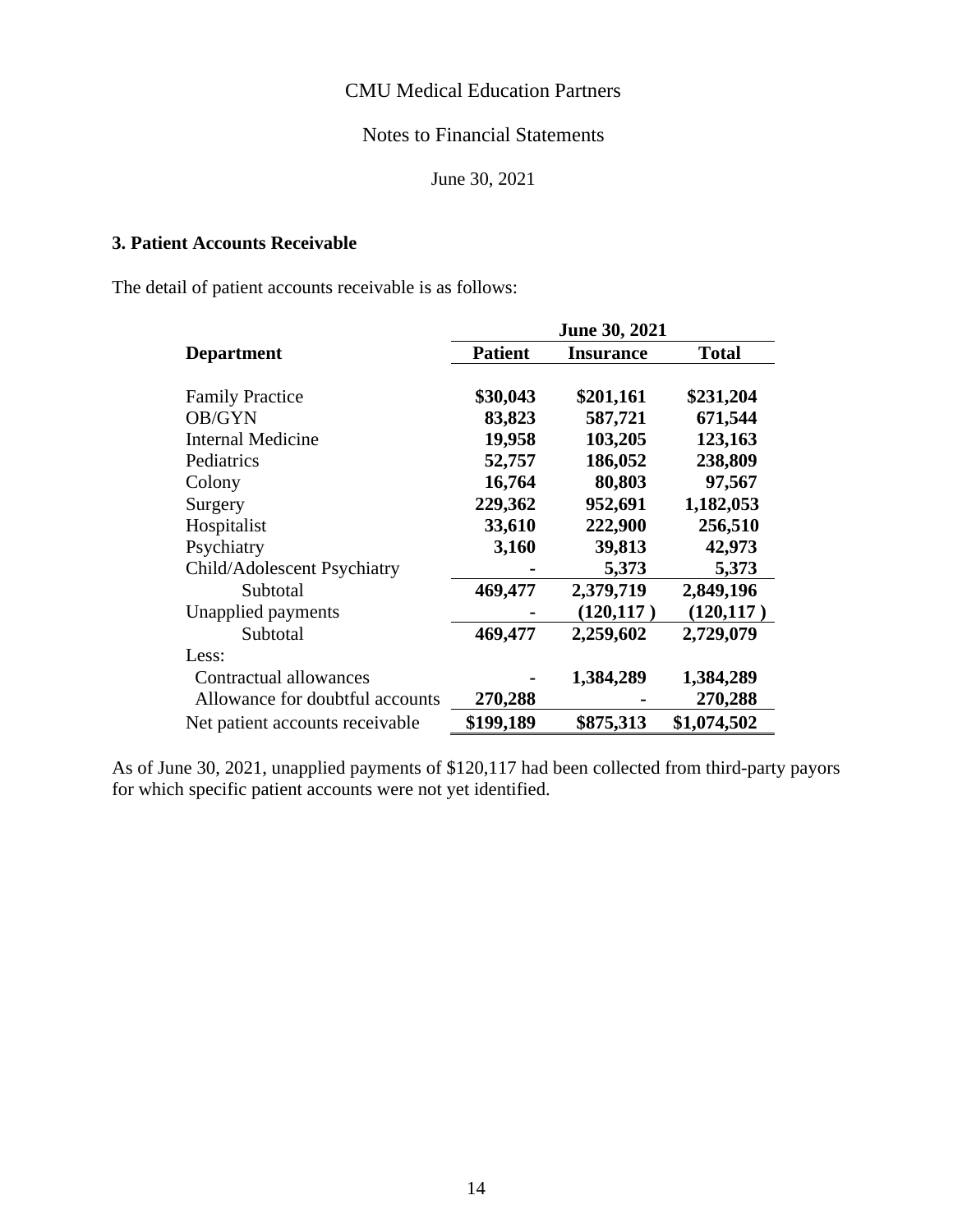### Notes to Financial Statements

June 30, 2021

### **3. Patient Accounts Receivable (continued)**

|                                 | <b>June 30, 2020</b> |                  |              |  |  |
|---------------------------------|----------------------|------------------|--------------|--|--|
| <b>Department</b>               | <b>Patient</b>       | <b>Insurance</b> | <b>Total</b> |  |  |
|                                 |                      |                  |              |  |  |
| <b>Family Practice</b>          | 75,889<br>\$         | \$<br>158,701    | \$234,590    |  |  |
| <b>OB/GYN</b>                   | 134,250              | 387,712          | 521,962      |  |  |
| <b>Internal Medicine</b>        | 54,040               | 200,339          | 254,379      |  |  |
| Pediatrics                      | 76,274               | 134,020          | 210,294      |  |  |
| Colony                          | 13,156               | 58,195           | 71,351       |  |  |
| Surgery                         | 301,602              | 850,053          | 1,151,655    |  |  |
| Psychiatry                      | 7,367                | 23,100           | 30,467       |  |  |
| Child/Adolescent Psychiatry     |                      | 649              | 649          |  |  |
| Subtotal                        | 662,578              | 1,812,769        | 2,475,347    |  |  |
| Unapplied payments              |                      | (489, 840)       | (489, 840)   |  |  |
| Subtotal                        | 662,578              | 1,322,929        | 1,985,507    |  |  |
| Less:                           |                      |                  |              |  |  |
| Contractual allowances          |                      | 1,066,113        | 1,066,113    |  |  |
| Allowance for doubtful accounts | 430,943              |                  | 430,943      |  |  |
| Net patient accounts receivable | \$231,635            | \$<br>256,816    | \$488,451    |  |  |

As of June 30, 2020, unapplied payments of \$489,840 had been collected from third-party payors for which specific patient accounts were not yet identified.

### **4. Property and Equipment**

Property and equipment includes leasehold improvements, furniture, and equipment.

|                                | <b>June 30</b> |             |  |
|--------------------------------|----------------|-------------|--|
|                                | 2021           | 2020        |  |
| Total property and equipment   | \$6,135,771    | \$6,515,602 |  |
| Less: accumulated depreciation | 4,817,023      | 4,941,542   |  |
|                                | \$1,318,748    | \$1,574,060 |  |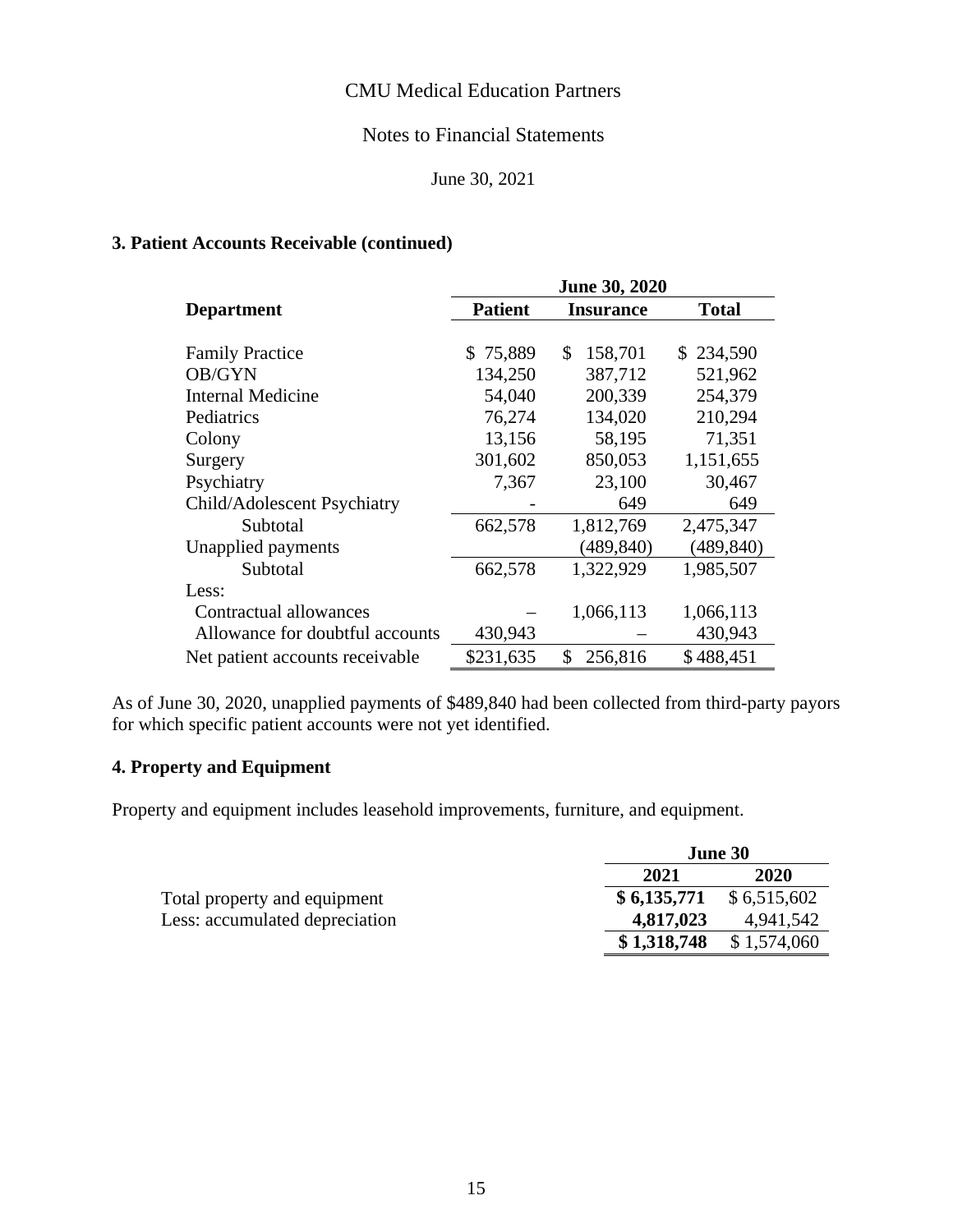### Notes to Financial Statements

June 30, 2021

### **5. Investments**

Fair values of assets measured on a recurring basis at June 30, 2021 and 2020 are as follows:

|                             | <b>Fair Value Measurements at Reporting Date Using</b> |           |    |                           |                    |                     |
|-----------------------------|--------------------------------------------------------|-----------|----|---------------------------|--------------------|---------------------|
|                             |                                                        |           |    | <b>Quoted Prices in</b>   | <b>Significant</b> |                     |
|                             |                                                        |           |    | <b>Active Markets</b>     | <b>Other</b>       | <b>Significant</b>  |
|                             |                                                        |           |    | for Identical             | <b>Observable</b>  | <b>Unobservable</b> |
|                             |                                                        |           |    | <b>Assets/Liabilities</b> | <b>Inputs</b>      | <b>Inputs</b>       |
|                             | <b>Fair Value</b>                                      |           |    | (Level 1)                 | (Level 2)          | (Level 3)           |
| June 30, 2021               |                                                        |           |    |                           |                    |                     |
| Current investments:        |                                                        |           |    |                           |                    |                     |
| Cash                        | \$                                                     | 51        | \$ | 51                        | $\mathcal{S}$      |                     |
| Money market funds          |                                                        | 2,304,101 |    | 2,304,101                 |                    |                     |
| Equity investments          |                                                        | 1,120,233 |    | 1,120,233                 |                    |                     |
| Mutual funds                |                                                        | 628,520   |    | 628,520                   |                    |                     |
|                             |                                                        | 4,052,905 |    | 4,052,905                 |                    |                     |
| Limited-use investments:    |                                                        |           |    |                           |                    |                     |
| Cash and money market funds |                                                        | 24,188    |    | 24,188                    |                    |                     |
| Mutual funds                |                                                        | 996,669   |    | 996,669                   |                    |                     |
|                             |                                                        | 1,020,857 |    | 1,020,857                 |                    |                     |
| 457(b) Plan investments:    |                                                        |           |    |                           |                    |                     |
| Mutual funds                |                                                        | 3,708,775 |    | 3,708,775                 |                    |                     |
|                             | \$8,782,537                                            |           |    | \$8,782,537               | \$                 | \$                  |
| <b>June 30, 2020</b>        |                                                        |           |    |                           |                    |                     |
| Limited-use investments:    |                                                        |           |    |                           |                    |                     |
| Cash and money market funds | $\mathbb{S}$                                           | 19,012    | \$ | 19,012                    |                    |                     |
| Mutual funds                |                                                        | 796,748   |    | 796,748                   |                    |                     |
|                             |                                                        | 815,760   |    | 815,760                   |                    |                     |
| 457(b) Plan investments:    |                                                        |           |    |                           |                    |                     |
| Mutual funds                |                                                        | 3,051,168 |    | 3,051,168                 |                    |                     |
|                             | \$3,866,928                                            |           |    | \$3,866,928               | \$                 | \$                  |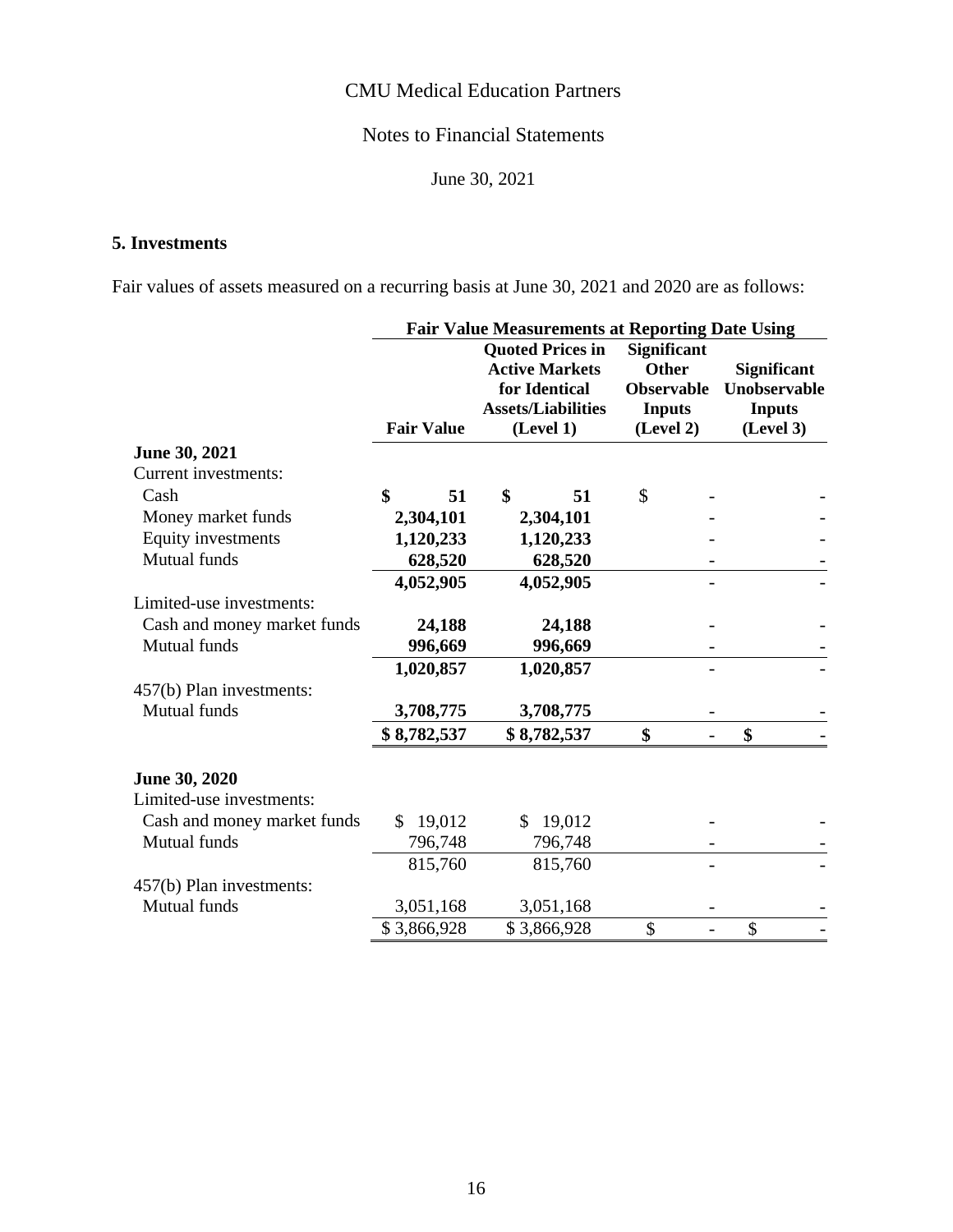### Notes to Financial Statements

June 30, 2021

### **6. Medical Educational Funding Receivable**

The master affiliation agreement between St. Mary's and Covenant (the Hospitals) that was in effect through June 30, 2021 and similar previous master affiliations provided for 100% of the direct graduate medical education (DGME), indirect medical education (IME), and other graduate medical education (GME) funding received by the Hospitals to pass through to the Corporation. An independent firm (The Rybar Group) had been hired to review hospital cost report information and provide a report on filed cost report amounts.

Under the terms of the master affiliation agreement that ended June 30, 2020, the Hospitals had agreed to pay the Corporation their proportionate share of funding shortfall within 30 days of receipt of the final cost report. Similarly, the Corporation had agreed to pay the Hospitals any excess funding within 30 days of receipt of the final cost report.

Under the provisions of the Master Affiliation Agreement that became effective July 1, 2020, 95% of the direct graduate medical education (DGME), indirect medical education (IME), and other graduate medical education (GME) funding received by the Hospitals will pass through to the Corporation, and the Corporate members decided to waive payment of the outstanding medical education funding receivable.

### **7. Related Party Receivables and Payables**

Related party receivables include the following amounts at June 30:

|            | 2021        | 2020                     |
|------------|-------------|--------------------------|
| St. Mary's | \$928,733   | \$336,283                |
| Covenant   | 350,318     | 262,748                  |
| <b>CMU</b> | 274,093     | $\overline{\phantom{0}}$ |
| Total      | \$1,553,144 | \$599,031                |

Accounts payable includes the following related party payable at June 30:

|            | <b>2021</b> | 2020 |                          |
|------------|-------------|------|--------------------------|
| <b>CMU</b> | \$198,948   | ۰D   | $\overline{\phantom{m}}$ |

#### **8. Net Assets**

There were no net assets with donor restrictions as of June 30, 2021 or June 30, 2020.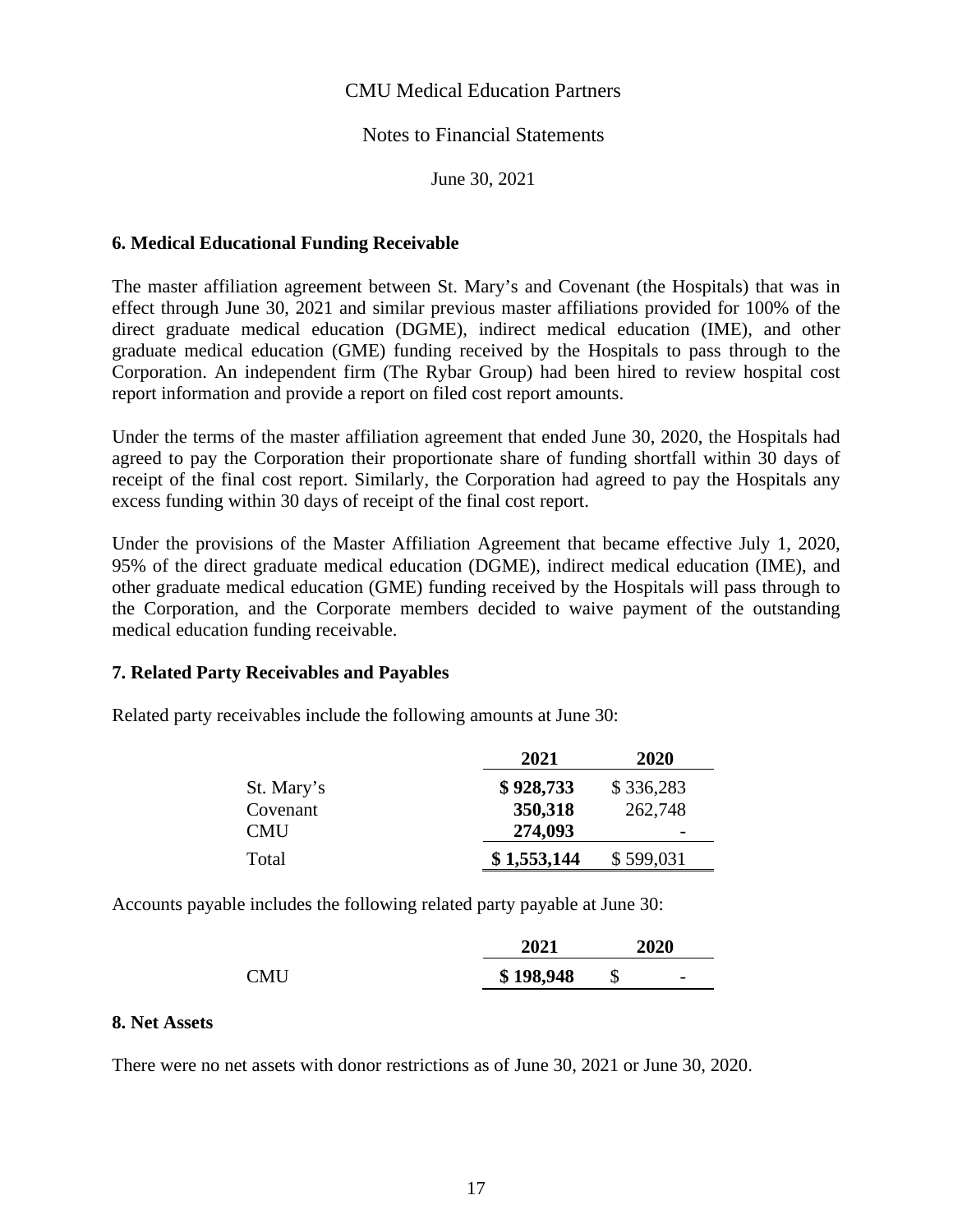### Notes to Financial Statements

June 30, 2021

### **9. Saginaw Community Foundation Endowment**

The Saginaw Community Foundation (Foundation) holds the endowment funds for the V. K. Volk Fund, which was established through a contribution from Dr. V. K. Volk. The purpose of the fund is to provide a source of revenue to assist with charity care for patients served by the Corporation. The Foundation holds variance power over the fund and distribution from the fund. The balance of the fund was \$172,579 at September 30, 2020 and \$167,217 at December 30, 2019, which are the balances as of the most recent fund statements available. The Corporation received \$46,101 in grants from the endowment fund in 2021. No grants were received in 2020.

### **10. Revenue from Contracts with Customers**

Each revenue transaction contains a single delivery element and revenue is recognized at the time services are provided. There are no significant contracts in process at June 30, 2021.

The Corporation's contracts with customers and method of revenue recognition include the following:

- Patient service revenue. Services are arranged in accordance with a patient's explicit or implied consent to receive services. Payment for services is collected from a combination of sources, including self-pay by the patient or responsible party, commercial insurance, and governmental programs. Revenue from services covered by third-party payors is subject to adjustments based on contractual allowances with the third-party payors. Revenue and estimated contractual adjustments are recorded at the time services are provided. Estimated contractual adjustments are applied to accounts receivable using a portfolio approach based on the Corporation's departments and payor experience. Charity care is not considered an element of patient service revenue under ASC 606.
- Contractual medical services with hospitals and other healthcare organizations. Revenue from these services is based on agreements to provide medical residents and professional personnel to Central Michigan University, Covenant Healthcare, Ascension St. Mary's, and other healthcare providers. Revenue is recorded based on pre-determined rates and is recognized at the time services are provided.
- Other Services. These services include contracts under quality incentive programs and other contracts with outside organizations. Incentive revenue is based on contractual arrangements with various providers and is not subject to reasonable estimation prior to the performance of services. Accordingly, this revenue is recorded when received. Other contract revenue is recorded based on the performance obligations and transaction prices within the contract.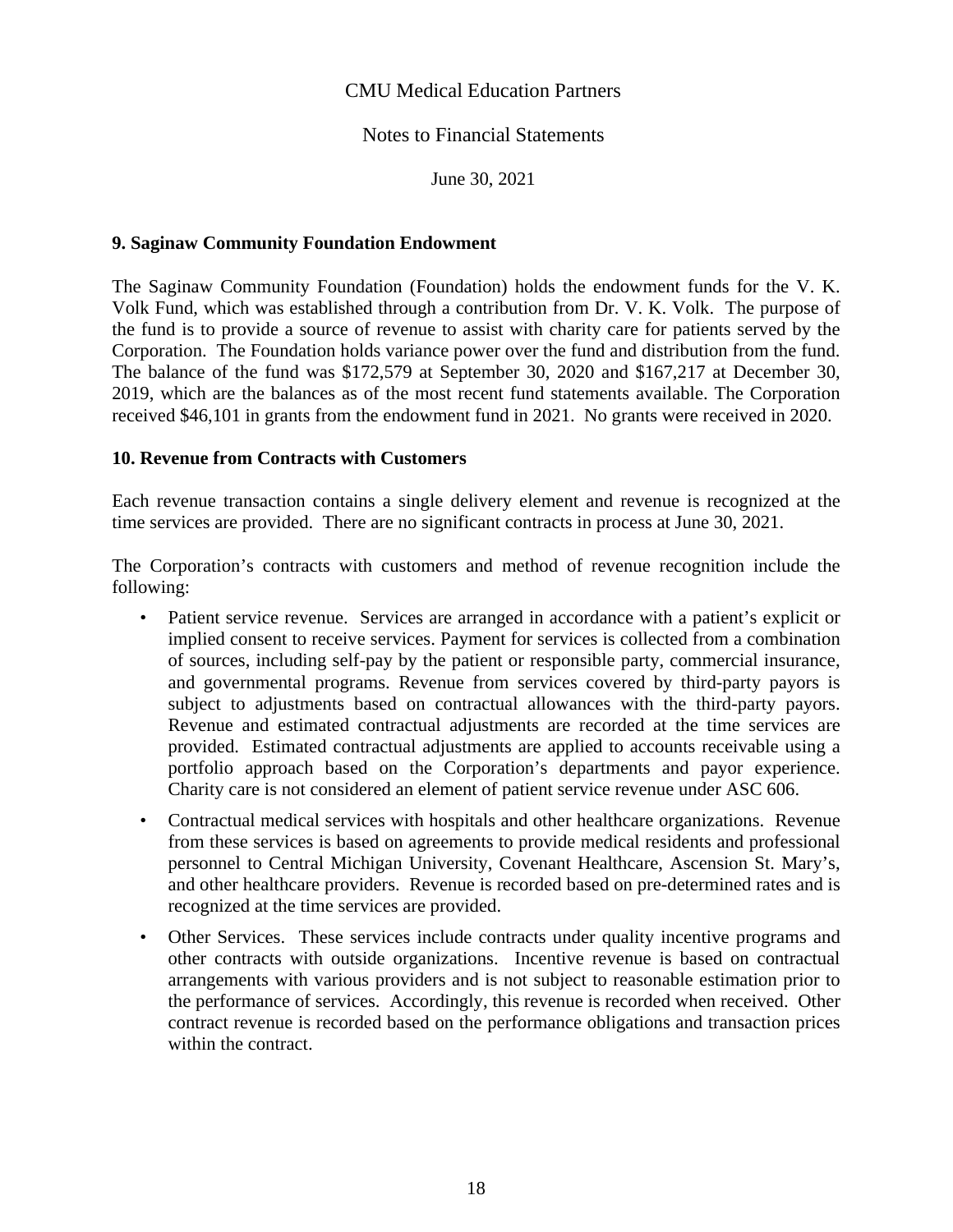### Notes to Financial Statements

June 30, 2021

### **10. Revenue from Contracts with Customers (continued)**

Revenue from contracts with customers consisted of the following:

| <b>Revenue Stream</b>                                                                      | 2021           | 2020         |
|--------------------------------------------------------------------------------------------|----------------|--------------|
| Patient service revenue, gross                                                             | \$24,333,402   | \$21,659,485 |
| Less: contractual adjustments                                                              | (11, 485, 197) | (10,708,946) |
| Patient revenue, net                                                                       | 12,848,205     | 10,950,539   |
| Contractual services with hospitals and other<br>healthcare providers that included within |                |              |
| overall contractual revenue                                                                | 12,075,923     | 11,648,492   |
| Other services                                                                             | 2,194,948      | 2,275,089    |
| Total revenue from contracts with customers                                                | \$27,119,076   | \$24,874,120 |

As of June 30, 2021, the Corporation had significant receivables related to contracts with customers. These balances are detailed in Footnotes 3 and 7. During the year ended June 30, 2021, the Corporation had no significant bad debt expense on revenue from its contractual services with hospitals or from its other non-patient services. Bad debt expense, as reported in the statement of activities, relates to patient service revenue.

The following economic factors affect the nature, amount, timing, and uncertainty of the Corporation's revenue and cash flows as indicated:

- Economic trends: Rising costs, the demand for health services, and potential shortages of health care worker affect conditions related to revenue. Economic pressures faced by patients can affect revenue collectability.
- Geographical location of customers: Revenue from customers is derived from patients and healthcare providers located primarily in the Great Lakes Bay Region of Michigan and the surrounding area; therefore, revenue correlates to the medical needs of communities within this region.
- Healthcare industry: The COVID-19 pandemic has continued to affect the industry which is also affected by in changes medical regulations, rising costs, and availability of medical personnel.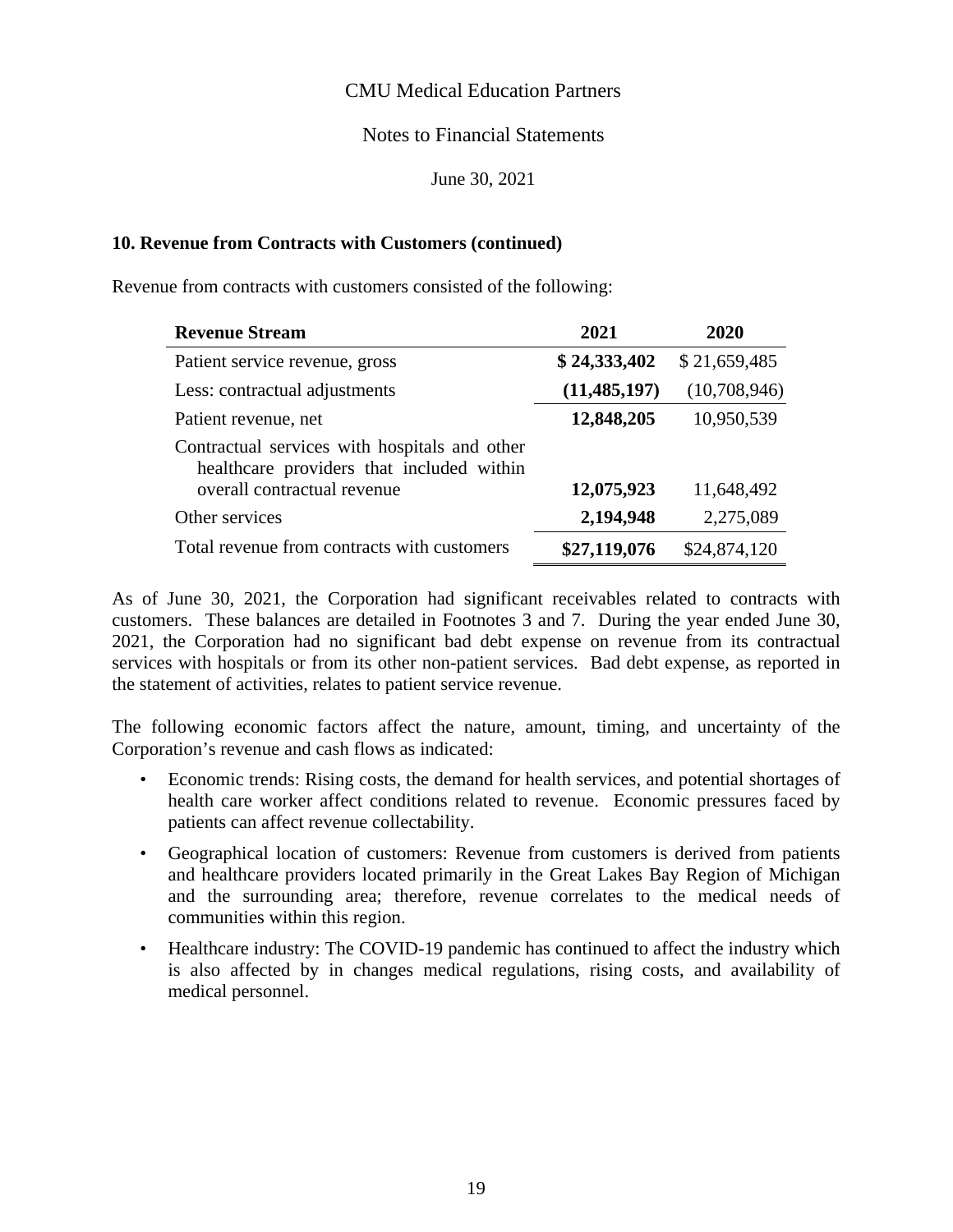### Notes to Financial Statements

June 30, 2021

### **11. Grant Programs**

The Corporation receives grants from different sources. Among those received are the ones described below.

*MIDOCs -* The Corporation, through Central Michigan University, participants in the State of Michigan's MIDOCs program, which is a state-funded program set up to expand graduate medical education residency positions in select specialties to recruit and retain physicians in underserved areas in the state of Michigan. MIDOCs residencies may feature a variety of enhanced curricular elements in areas such as ambulatory care, quality improvement, population health, interprofessional collaboration, and care of diverse and underserved populations. The Corporation receives support under this program. Additionally, residents may also receive up to \$75,000 for loan repayment of qualifying educational loans. Residents must also agree to forego any subspecialty training for at least two years post-residency. The Corporation records deferred obligations for amounts held for the satisfaction of student education loan repayment. Revenue of \$1,200,000 was recorded for 2021. Revenue of \$275,000 was recorded for 2020.

*Healthcare Preparedness and Related Grants -* The Corporation is a subrecipient of federal grants passed through the Michigan Department of Community Health for healthcare preparedness. The focus of the program is to provide for the continued development and implementation of regional plans to improve the capacity/capability of the healthcare system, including hospitals, emergency medical services, outpatient facilities and other health facilities. Additional grants have been made available under the grant program to support the capacity and capability of healthcare systems in response to the COVID-19 pandemic. The grants are administered by a third-party. Revenue and the related expenses for the grants are recorded as nonoperating revenue and expense.

*U.S. Health and Human Services -* In the fiscal year ended June 30, 2021, the Corporation received approximately \$417,000 in COVID-19 related stimulus assistance from the U.S. Department of Human Services.

### **12. Paycheck Protection Program Funds**

The Corporation received Paycheck Protection Program (PPP) loan proceeds in the amount of \$5,049,500 in April 2020. The PPP, established as part of the Coronavirus Aid, Relief, and Economic Security Act (CARES Act), provides for loans to qualifying businesses for an amount up to 2.5 times of their average monthly payroll expenses. The loans and accrued interest are forgivable by the Small Business Administration (SBA) after either an eight or twenty-four week covered period as long as the borrower uses the loan proceeds for eligible purposes, including payroll, benefits, rent, and utilities, and maintains its payroll levels.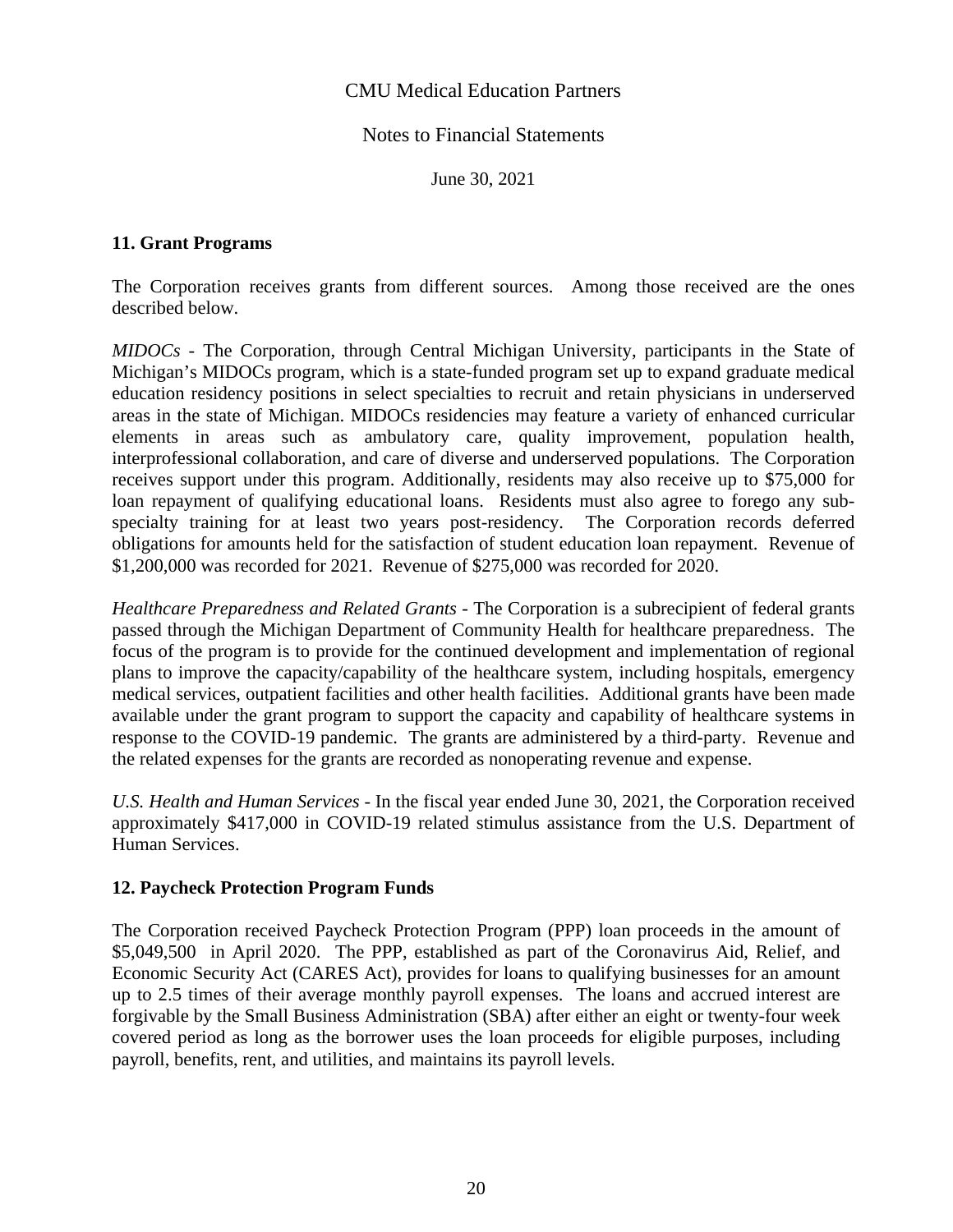### Notes to Financial Statements

June 30, 2021

### **12. Paycheck Protection Program Funds (continued)**

The unforgiven portion, if any, of the PPP loan is payable over 2 years at an interest rate of 1%, with a deferral of payments until either the date the SBA remits the borrower's loan forgiveness amount to the lender or, if the Corporation does not apply for loan forgiveness, 10 months after the end of the borrower's loan forgiveness covered period.

The Corporation has received notification from its lender that the U.S. Small Business Administration has agreed with the lenders prior determination that the Corporation should receive forgiveness of the full amount of the loan requested. The Corporation believes it used the proceeds for purposes consistent with the PPP. The Corporation currently believes that its use of the loan proceeds will meet the conditions for forgiveness of the loan, and therefore, the PPP proceeds were recorded as other income in 2021. The Corporation cannot assure that it did not take actions that could cause the Corporation to be ineligible for forgiveness of the loan, in whole or in part.

### **13. Retirement Plans**

### *Money Accumulation Pension Plan*

In 1974, the Corporation established a money accumulation pension plan for all eligible employees. Any employee who has completed more than 1,000 hours of service and has attained the age of 21 is eligible to participate.

The Corporation contributed 4 percent of the participants' pay into the program for each of the years ended June 30, 2021 and 2020. The cost to the Corporation was \$891,316 for the year ended June 30, 2021 and \$585,831 for the year ended June 30, 2020.

### *457(b) Plan*

During 2018, the Corporation established a 457(b) plan for certain management employees which will be payable upon the employee's retirement or termination. The deferred compensation accounts are shown as both assets and liabilities on the Corporation's financial statements and are available to creditors in the event of liquidation of the Corporation. The balance of the plan was \$3,708,775 as of June 30, 2021 and \$3,051,168 as of June 30, 2020. Although these balances were not previously included in the financial statements, there was no effect on revenue, expenses, or net assets.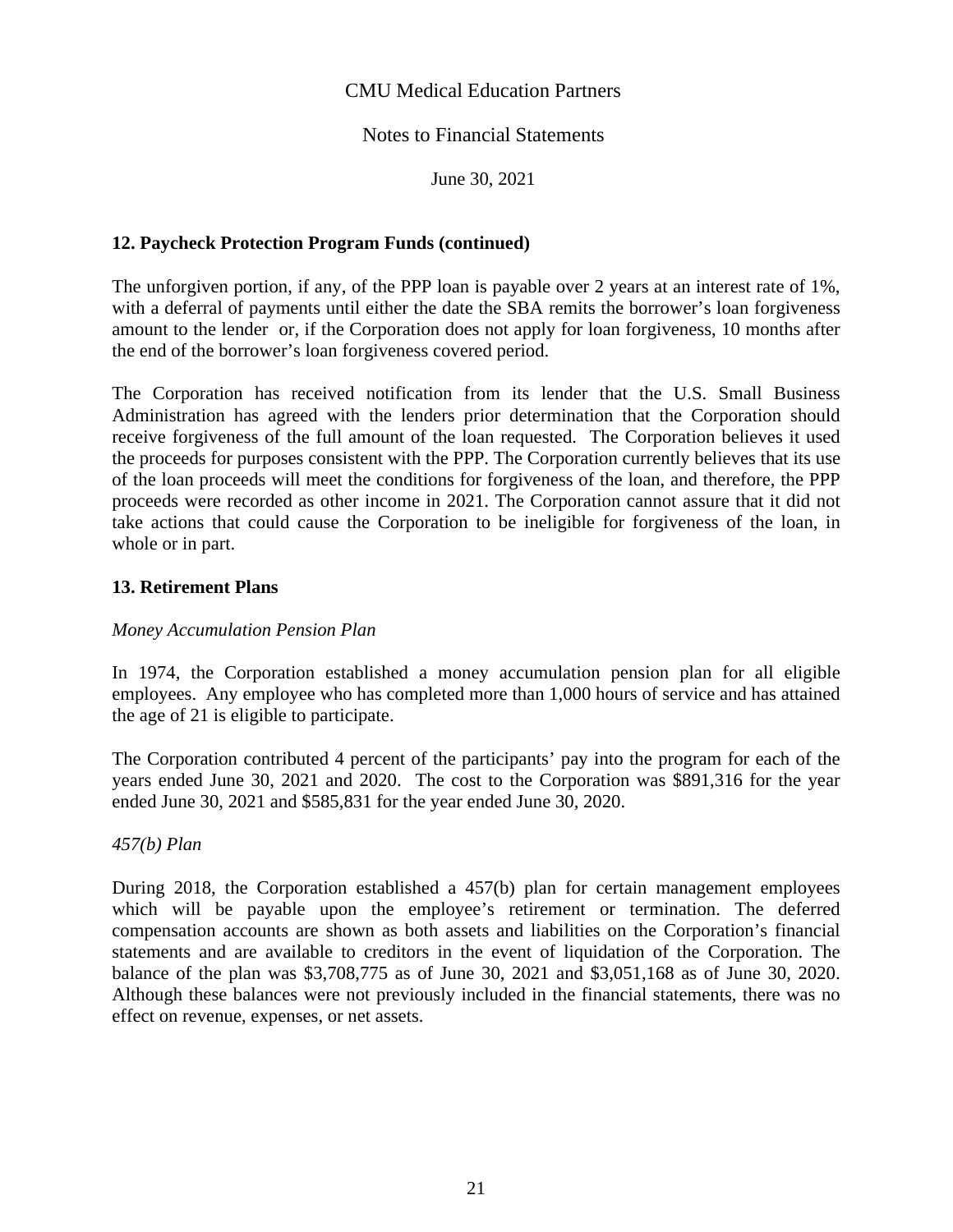### Notes to Financial Statements

June 30, 2021

### **14. Lease Commitments**

During 2013, the Corporation entered into a 30-year lease agreement with Covenant for the occupancy of a portion of the Clinical Arts and Education Center, that has been occupied by the Corporation since 1978. Under the terms of the lease, the Corporation pays Covenant \$1 annually. Management of the Corporation has estimated that the fair value of the lease is approximately \$600,600 per year. For each of the years ended June 30, 2021 and 2020, \$600,600 is recorded as contribution revenue (included in other revenue) with an equal amount recorded as facility expense.

During September 2018, the Corporation entered into a 5-year lease agreement with the Dr. Samuel Shaheen Family Foundation (Foundation) for the occupancy of the premises located at 5421 Colony Dr. N., Saginaw, Michigan. Under the terms of the lease, the fair market rental for this premises is \$4,241 monthly, however, the terms state that the Corporation will pay the Foundation \$1 annually for the entire initial term of the lease. For the years ended June 30, 2021 and 2020, \$50,892 is recorded as contribution revenue (included in other revenue) with an equal amount recorded as facility expense.

In 2003, the Corporation began a 10-year lease agreement with SSP Associates upon the completion of construction for the occupancy of an office complex in Saginaw, Michigan. In 2013, the Corporation exercised renewal options for an additional 5 years which covered the period through January 2018. In 2018, the Corporation entered into a new lease agreement with SSP Associates that covers the period through January 2028. In 2013, the Corporation entered into a 15-year lease with MSA Ventures II LLC for commercial office space in Saginaw, Michigan. In 2017, the Corporation began a 10-year lease agreement with Central Michigan University upon the completion of construction for the occupancy of a School of Medicine Building in Saginaw, Michigan.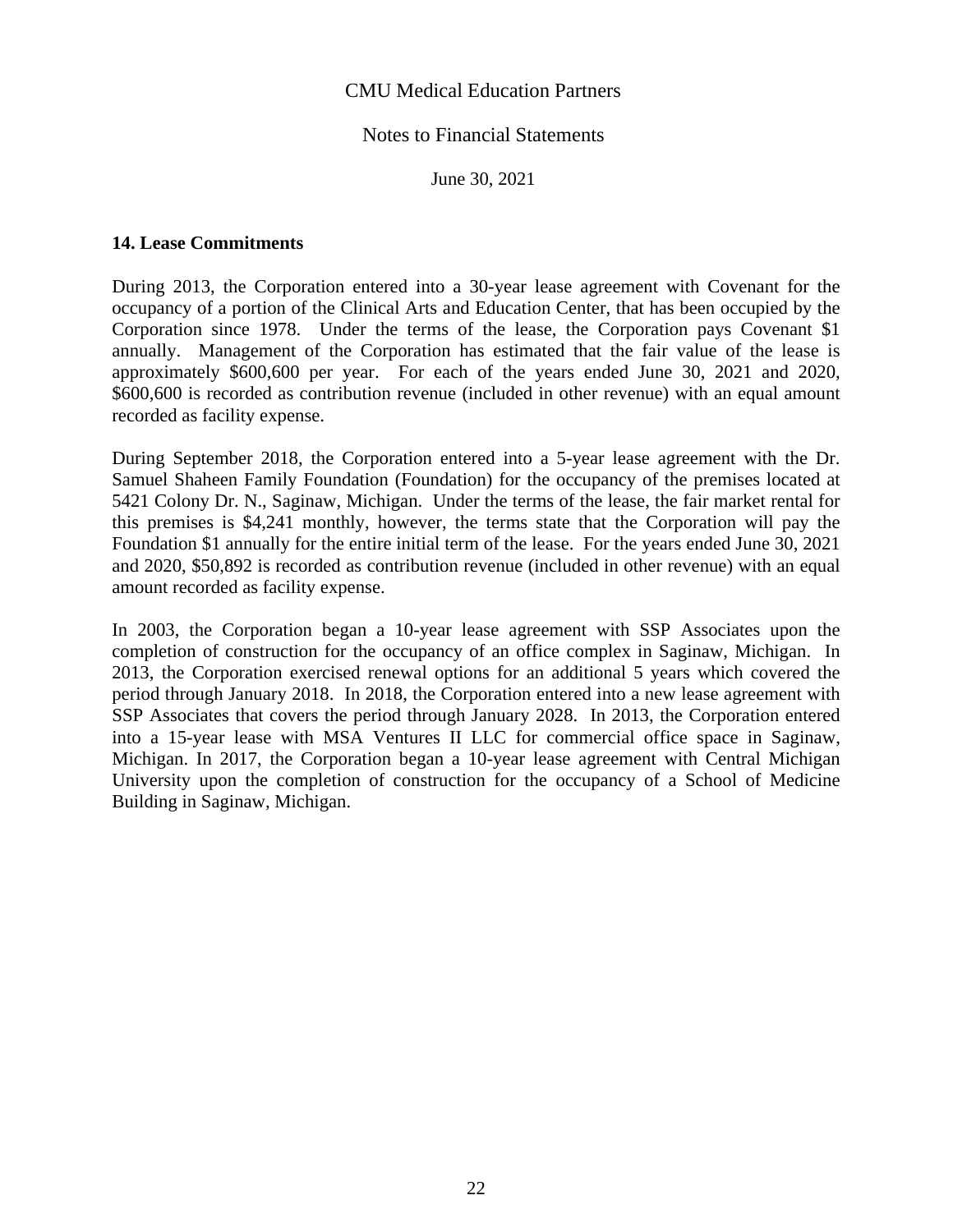#### Notes to Financial Statements

June 30, 2021

#### **14. Lease Commitments (continued)**

Total lease expense for multi-year non-cancelable and cancelable leases, not including the related party leases discussed on the previous page, was approximately \$889,000 for the years ended June 30, 2021 and 2020. The future lease commitments as of June 30, 2021 for all leases are as follows:

| 2021-22    | 899,000     |
|------------|-------------|
| 2022-23    | 847,000     |
| 2023-24    | 833,000     |
| 2024-25    | 825,000     |
| 2025-26    | 819,000     |
| 2026-27    | 819,000     |
| Thereafter | 123,000     |
|            | \$5,165,000 |

#### **15. Professional Liability Insurance**

The Corporation was self-insured for professional medical malpractice through December 31, 2010 for claims based on occurrences on or before December 31, 2010. Under that selfinsurance program, the Corporation had:

- Determined aggregate limits of \$100,000/\$300,000 for residents and \$200,000/\$600,000 for doctors.
- Established a trust fund and placed the management of the fund with an independent fiduciary who has legal title to it and is responsible for its administration and control.

The estimated overfunding of the liability at June 30 is as follows:

|                                                             | 2021        | 2020       |
|-------------------------------------------------------------|-------------|------------|
|                                                             |             |            |
| Investments designated for professional liability funding   | \$1,020,857 | \$ 815,760 |
| Less: Estimated professional liability under self-insurance | 200,000     | 200,000    |
| Estimated over funding of liability                         | \$820,857   | \$615,760  |

Claim losses based upon occurrences prior to July 1, 1986 remain insured under prior insurance policies subject to the policy limits.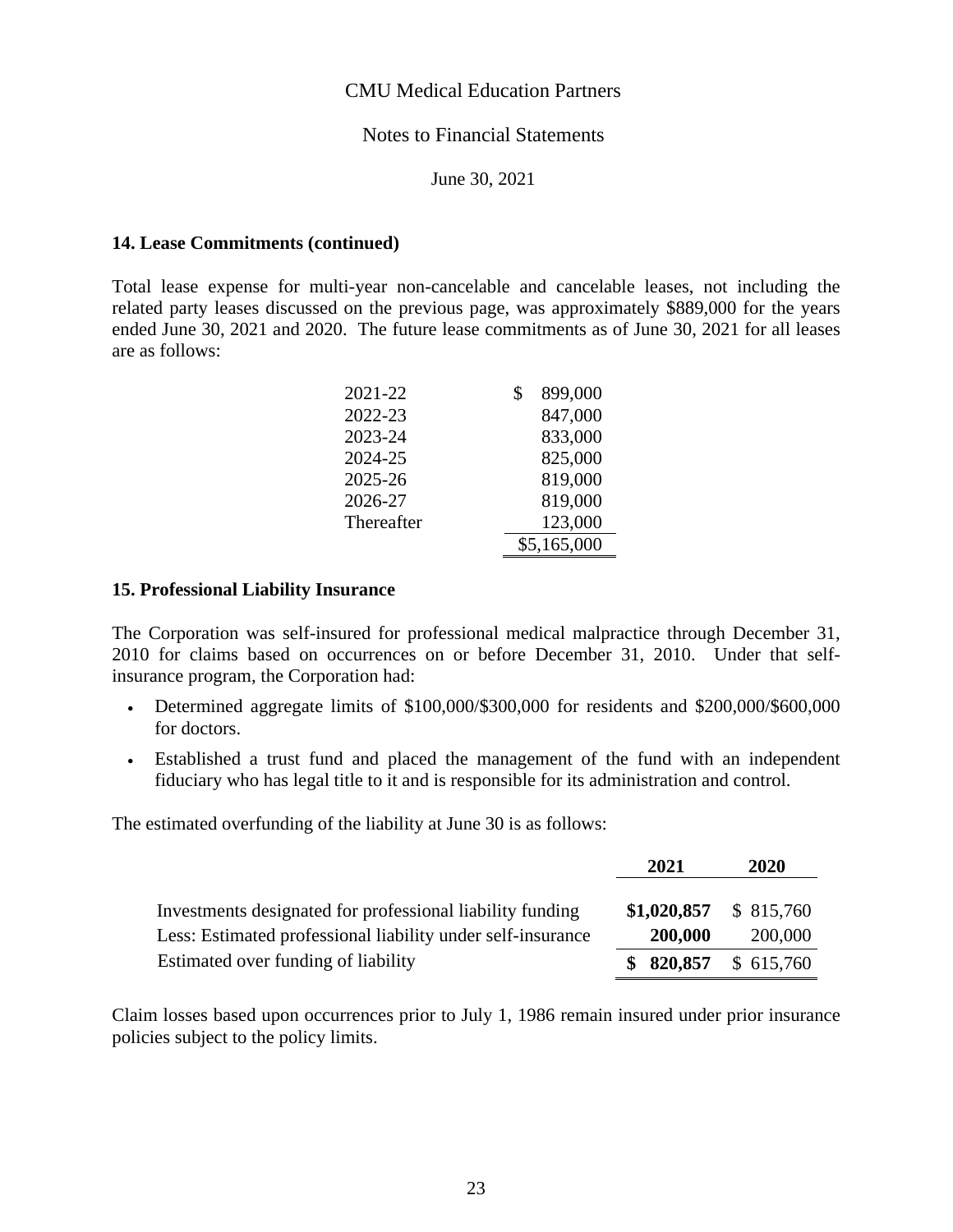### Notes to Financial Statements

June 30, 2021

### **15. Professional Liability Insurance (continued)**

Effective November 1, 2012, the Corporation purchased commercial insurance coverage for professional medical malpractice. Coverage consists of \$2,000,000 per occurrence with an annual aggregate to \$12,000,000.

Malpractice and other claims have been asserted against the Corporation by various claimants. Such claims are in various stages of processing and some may be litigated. Accordingly, management and counsel cannot determine the ultimate outcome of the actions commenced. In the opinion of management, all such matters are adequately covered by prior and existing insurance policies and the Self-Insurance Trust Fund.

### **16. Claims and Contingencies**

The Corporation periodically is subject to claims and lawsuits that arise in the ordinary course of business. It is the opinion of management that, as of June 30, 2021, the disposition or ultimate resolution of such claims and lawsuits will not have an adverse material effect on the financial position of the Corporation.

### **17. Risks and Uncertainties**

The outbreak of a novel coronavirus (COVID-19), which the World Health Organization declared in March 2020 to be a pandemic, continues to spread throughout the United States of America and the globe. Many State Governors issued temporary Executive Orders that, among other stipulations, effectively prohibited in-person work activities for most businesses and industries including nonprofit entities, having the effect of suspending or severely curtailing operations during parts of 2020. As a result, the COVID-19 outbreak has disrupted and affected the Corporation's normal activities. The extent of the ultimate impact of the pandemic on the Corporation's operational and financial performance will depend on certain developments, including the duration and spread of the outbreak and its impact on facility residents, employees, vendors, and others, all of which cannot be reasonably predicted at this time. In addition, the current environment may place additional demands on the Corporation for providing services to its facility residents. While management reasonably expects the COVID-19 outbreak could negatively impact the Corporation's operations and the timing and amounts of cash flows, the related financial consequences and duration are highly uncertain.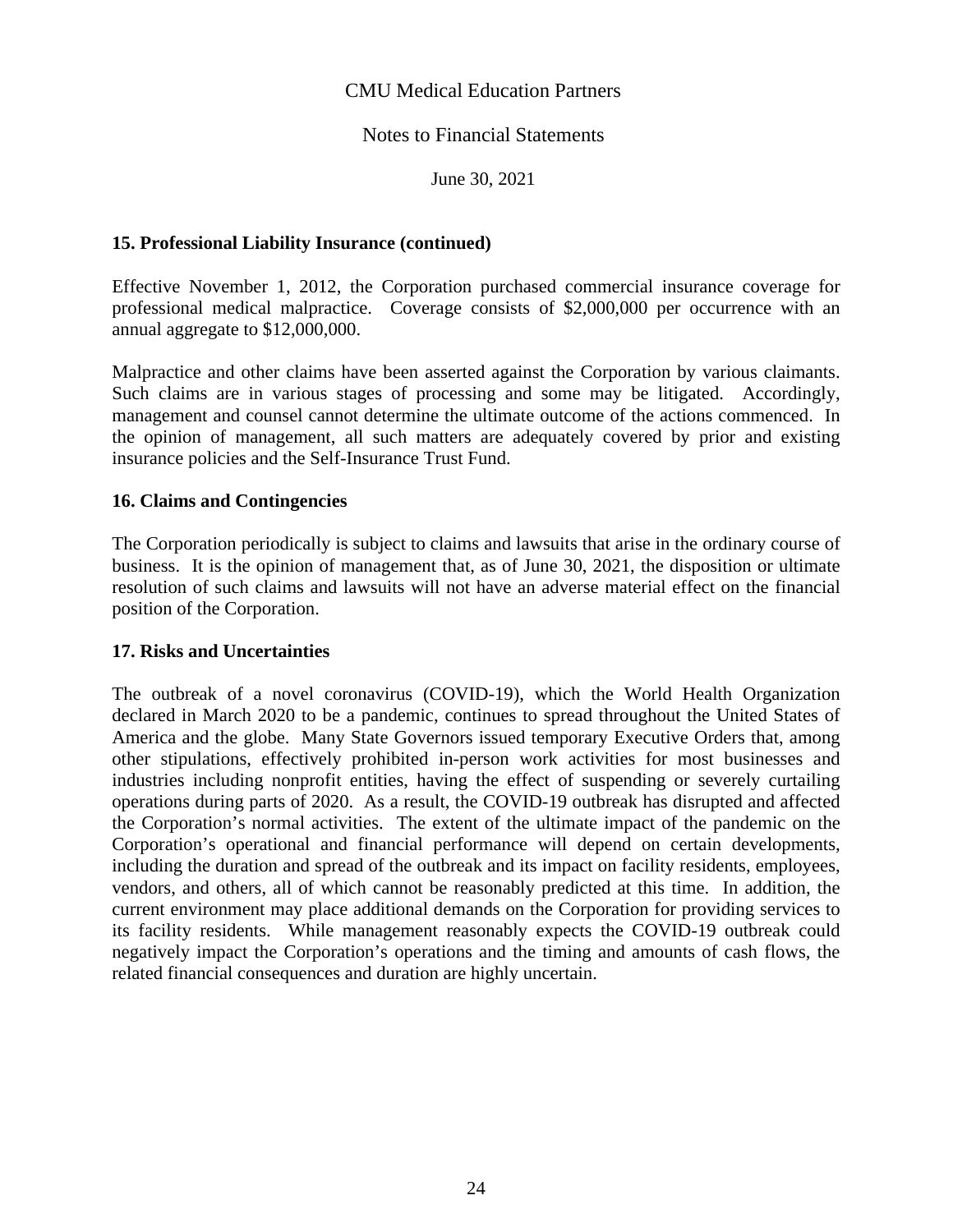### Notes to Financial Statements

June 30, 2021

### **18. Functional Expenses**

The Corporation provides general health care services to communities within its geographic location. Operating expenses related to providing these program and support services for the year ended June 30, 2021 are as follows:

|                                             | <b>Program Services</b> |                  | <b>Support Services</b> |    |                |              |
|---------------------------------------------|-------------------------|------------------|-------------------------|----|----------------|--------------|
|                                             | <b>Clinical</b>         |                  |                         |    |                |              |
|                                             | <b>Services</b>         | <b>Education</b> | Mi DOCS                 |    | Administration | <b>Total</b> |
| <b>Operating expenses</b>                   |                         |                  |                         |    |                |              |
| Salaries, wages, and<br>payroll taxes       | \$17,595,042            | \$14,440,415     | 740,828<br>\$           | \$ | 2,003,897      | \$34,780,182 |
| Fringe benefits                             | 2,719,003               | 3,316,882        | 129,082                 |    | 305,230        | 6,470,197    |
| Other employee benefits                     | 12,245                  | 31,785           | 736                     |    | 47,533         | 92,299       |
| Recruiting                                  | 279,341                 | 39,821           | 495                     |    | 27,990         | 347,647      |
| Clinical supplies                           | 771,325                 | 27,627           |                         |    | 470            | 799,422      |
| Office supplies                             | 40,874                  | 8,852            |                         |    | 16,119         | 65,845       |
| <b>Educational supplies</b><br>and services | 11,947                  | 363,979          | 2,463                   |    | 47,097         | 425,486      |
| Consulting and<br>contractual services      | 1,176,145               | 397,428          | 151,826                 |    | 105,231        | 1,830,630    |
| Communications                              | 210,504                 | 63,444           | 576                     |    | 55,276         | 329,800      |
| Continuing medical<br>education             | 64,724                  | 219,172          | 9,600                   |    |                | 293,496      |
| Education, conferences<br>and travel        | 104,301                 | 303,553          | 6,586                   |    | 24,027         | 438,467      |
| Insurance                                   | 377,412                 | 669,395          | 20,101                  |    | 191            | 1,067,099    |
| Facility and equipment                      | 711,174                 | 1,282,394        |                         |    | 99,948         | 2,093,516    |
| Other expenses                              | 52,568                  | (125, 160)       | 133,719                 |    | 172,040        | 233,167      |
| Depreciation                                | 32,358                  | 58,223           |                         |    | 285,865        | 376,446      |
| Patient bad debt expense                    | 492,319                 |                  |                         |    |                | 492,319      |
| Total operating<br>expenses                 | \$24,651,282            | 21,097,810       | \$1,196,012             | \$ | 3,190,914      | \$50,136,018 |